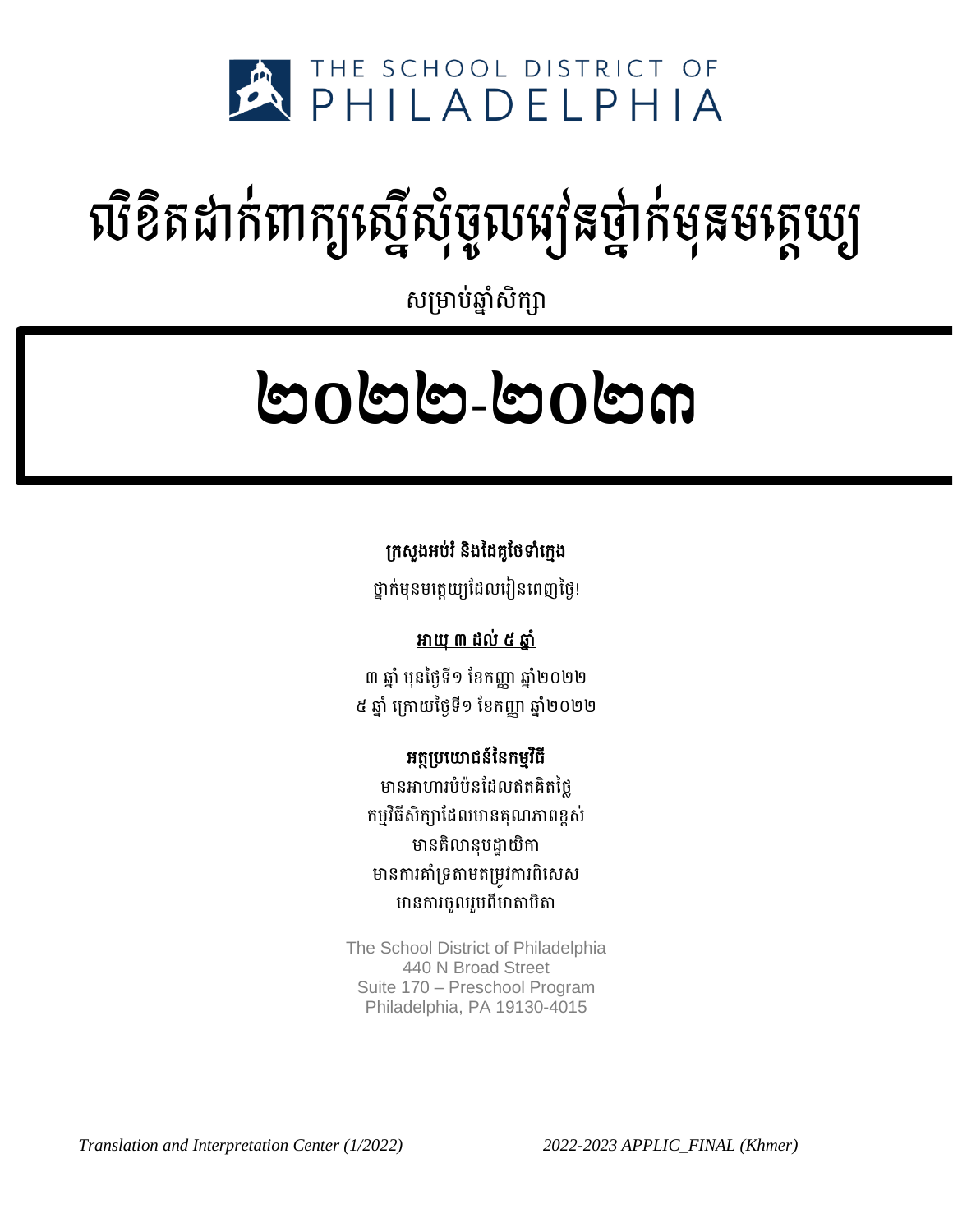

សូមអរគុណចំពោះចំណាប់អារម្មណ៍របស់លោកអ្នកក្នុងកម្មវិធីថ្នាក់មុនមត្តេយ្យរបស់ក្រសួងអប់រំនៃទីក្រងហ្វីឡាដែលហ្វ្យ៉ា! *ការដាក់ ពាក្យតាមអ៊ិនធ័រណិតនៅ philasd.org/prek ជាការលឿនបំផុត។* ការបំពេញ និងការបញ្ជូន លិខិតដាក់ពាក្យស្នើសុំចូលរៀនថ្នាក់មុន មត្តេយ្យ មិនធានាថាកូនរបស់លោកអ្នកនឹងត្រវបានគេទទួលឱ្យចូលរួមក្នុងកម្មវិធីមុនថ្នាក់មត្តេយ្យនោះទេ។ *សម្រាប់ឱកាសដ៏ល្អបំផុត* របស់លោកអ្នកក្នុងការទទួលយកសិស្ស សូមបញ្ជូនលិខិតដាក់ពាក្យស្នើសុំដែលបានបំពេញរួចរបស់កូនលោកអ្នក នៅថ្ងៃ ឬមុនថ្ងៃ ទី ២៨ ខែកុម្ភៈ ឆ្នាំ២០២២។

**1. បំពេញចំណុចដែលចាំបាច់<b>នាំខអស់**ខាងក្រោមនេះ។ នៅពេលដែលលោកអ្នកប្រមូលឯកសារនីមួយៗ សូមគូសលើប្រអប់នោះ។ លិខិតដាក់ពាក្យស្នើសុំដែលខ្វះឯកសារគាំទ្រខាងក្រោមនេះត្រូវចាត់ទុកថាមិនពេញលេញ ហើយនឹងមិនដំណើរការទេ។ នេះនឹងពន្យារ ការចាត់តាំងកូនរបស់លោកអ្នកទៅក្នុងសាលាដែលលោកអ្នកជ្រើសរើស។

ខ្ញុំបានបំពេញលិខិតដាក់ពាក្យស្នើសុំដោយពេញលេញ

ខ្ញុំមានភស្តុតាងថ្ងៃកណេតវបស់ក្មេង *ស*បុត្រកំណើត បណ្ណធានារ៉ាប់រងសុខភាព ។ល។)

ខ្ញុំមានឯកសារបញ្ជាក់ពីប្រាក់ចំណូលរបស់ក្រុមគ្រួសារ *[សំបុត្រពន្ធដា កន្ទុយសែក ៤ សន្លឹកផ្ទួនៗគ្នា ឬ លិខិតបញ្ជាក់ពីជំនួយ*  $\bm{0}$ ប្រែកា $\bm{\acute{n}}$  (Tax forms, 4 consecutive paystubs, or financial support letter)]

ខ្ញុំមានភស្តុតាងបញ្ជាក់ទីលំនៅក្នុងទីក្រុងហ្វីឡាដែលហ្វ្យ៉ា *វ្រិក័យបំត្រ ប័ណ្ណបើកបរ កិច្ចសន្យាជួល ។ល។ (bill, driver's license, lease, etc.)]* 

ន្តុំមានប័ណ្ណធានារ៉ាប់រងសុខភាពរបស់កូនខ្ញុំ

ខ្ញុំមានសំបុត្រ\*ពិនិត្យការពារសុខភាពប្រឆ្នាំរបស់កូនខ្ញុំ (សូមមើលឯកសារភ្ជាប់ លេខ ២) ដែលរួមទាំងការចាក់ថ្នាំបង្ការរោគ *(មិន* ទទួលយកសេចក្តីសង្ខេបនៃការទៅជួបគ្រូពេទ្យទេ)

ន្តុំមានភស្តុតាងនៃការទៅពិនិត្យធ្មេញ\* របស់ក្មេង (សូមមើលឯកសារភ្ជាប់ លេខ ៣)

ខ្ញុំមានអត្តសញ្ញាណរូបភាពរបស់ មាតាបិតា/អាណាព្យាបាល *(អត្តសញ្ញាណរូបភាពចែលមានឈ្មោះអាណាព្យាបាល ដែលក្មេងរស់នៅជាមួយភាគ* ក្ម្រចើន)

ខ្ញុំមានភស្តុតាងនៃប្រាក់ TANF (DPW), SNAP/ប្រាក់សម្រាប់ទិញអាហារ សំបុត្រពេទ្យ *(ប្រសិនបើពាក់ព័ន្ធនឹងលោកអ្នក)* 

ខ្ញុំមានបញ្ហាពីតុលាការសម្រាប់សិទ្ធមើលថៃ *(ប្រសិនបើពាក់ព័ន្ធនឹងលោកអ្នក)* 

ខ្ញុំមានសំបុត្រចិញ្ចឹមក្មេង។*(ប្រសិនបើពាក់ព័ន្ធនឹងលោកអ្នក)* 

ខ្ញុំមានលិខិតបញ្ជាក់ពីការគ្មានទីលំនៅ/លិខិតស្នាក់នៅ *(ប្រសិនបើពាក់ព័ន្ធនឹងលោកអ្នក)* 

2. **កើលោកអ្នកដាក់ពាក្យស្នើសុំទៅទីតាំងនៃមូលដ្ឋានសាលាក្នុង (ទំព័រ ៣) ឬ? ការដាក់ពាក្យស្នើសុំតាមការជួបផ្ទាល់ សូមយកលិខិត** ដាក់ពាក្យស្នើសុំ និងឯកសារដែលគេត្រូវការទៅកាន់អាស័យដ្ឋាន 440 North Broad ។ យើងបើកពី ថ្ងៃច័ន្ទ ដល់ ថ្ងៃសុក្រ ពីម៉ោង ៨:៣០ ព្រឹក ដល់ ៤ ល្ងាច។ ស្វែងយល់បន្ថែមអំពីព្រឹត្តិការណ៍ចុះឈ្មោះក្នុងតំបន់របស់លោកអ្នកដោយចូលទៅកាន់គេហទំព័រ www.philasd.org/prek គេហទំព័រព្រឹត្តិការណ៍ថ្នាក់មុនមត្តេយ្យ ឬទូរស័ព្ទទៅលេខ 215-400-4270។

3. កើលោកអ្នកដាក់ពាក្យស្នើសុំទៅទីតាំងនៃដៃគូក្នុងសហគមន៍ក្នុង (ទំព័រ ៣-៦) ឬ? ការដាក់ពាក្យស្នើសុំតាមការជួបផ្ទាល់ សូមយក លិខិតដាក់៣ក្យស្នើសុំ និងឯកសារគាំទ្រទៅកាន់ទីភ្នាក់ងារនោះដោយផ្ទាល់។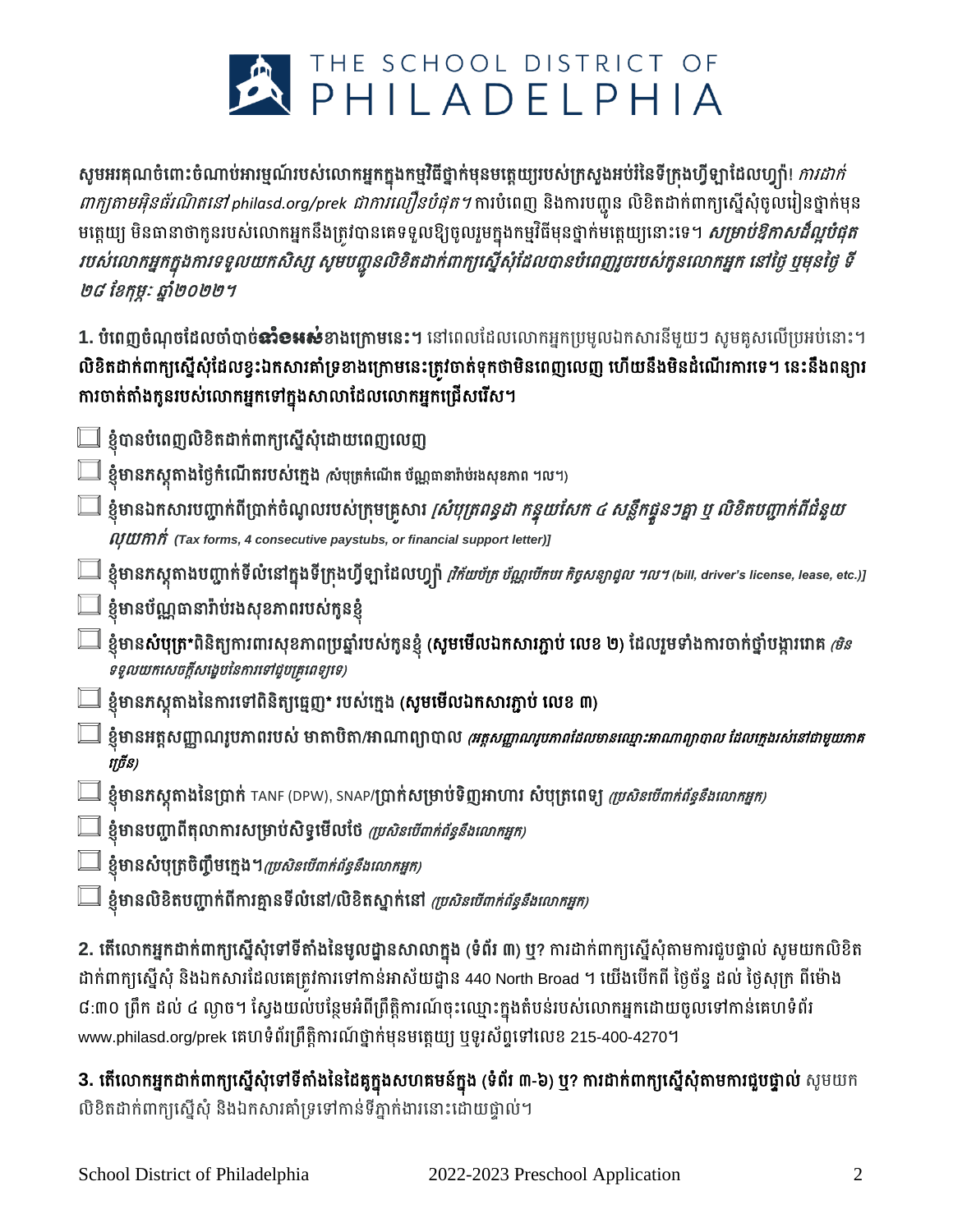#### \*ទាំងលិខិតពេទ្យធ្មេញ និងលិខិតពិនិត្យសុខភាពក្មេងប្រចាំឆ្នាំ (dental and yearly well-child visit forms) ត្រូវមានថ្ងៃខែក្នុងរយៈពេលមួយឆ្នាំ នៅពេលគេចាត់តាំងសិស្ស។ ការចាត់តាំងសិស្សអាចត្រូវបានគេពន្យារពេល ប្រសិនបើលិខិតទាំងនេះមិនត្រូវតាមថ្ងៃខែនៅពេលចាត់តាំងសិស្ស។

#### នីតាំខនៃមុួលដ្ឋានសាលាសម្រាប់ថ្នាក់មុនមត្តេយ្យ ២០២២-២០២៣ ទីតាំងបានរាយក្នុងបញ្ជីតាមលំដាប់លេខរៀងនៃស៊ីពខូដ

#### ការដា<del>រ</del>ក់ពារក្យស្ដើសុំតាមអុិលដ៏រណិត PHILASD.ORG/PREK **បា**ភារលឿលបំផុត។ លើម្បីដារក់ពារក្យស្ដើសុំដោយផ្ទាល់សម្រាប់នី តាំងមួយ្ កាងុ ចាំត្ោមទីតងាំ ទងាំ ត្ៃេះ សមូ បញ្ជូៃល៊ិខ៊ិតដ្ឋក់ពាកយត្សាើសុាំរបស់កូៃត្លាកអាកត្ៅកាៃ់៖ **THE SCHOOL DISTRICT OF PHILADELPHIA, 440 N. BROAD STREET, SUITE 170, PHILADELPHIA, PA 19130**

| 623528                         | <b>របខ្មុ</b> ននិយ   | ស្ទីព | ೯೩೬ನು                         | <b>របខ្លុ</b> ះ រូប  | ະຮູ້ຕ |
|--------------------------------|----------------------|-------|-------------------------------|----------------------|-------|
| <b>McMichael Elementary</b>    | 3543 Fairmount Ave.  | 19104 | <b>McClure Elementary</b>     | 600 W. Hunting Park  | 19140 |
| <b>Holme Elementary</b>        | 9120 Academy Rd.     | 19114 | Edison High                   | 151 W. Luzerne St.   | 19140 |
| George Washington High         | 10175 Bustelton Ave  | 19116 | <b>Bethune Elementary</b>     | 3301 Old York Rd.    | 19140 |
| Loesche Elementary             | 595 Tomlinson Rd.    | 19116 | Cramp Elementary              | 3449 N. Mascher St.  | 19140 |
| <b>Emlen Elementary</b>        | 6501 Chew Ave.       | 19119 | Muñoz-Marín Elementary        | 3300 N. 3rd St.      | 19140 |
| Lowell Elementary              | 450 W. Nedro Ave.    | 19120 | <b>Steel Elementary</b>       | 4301 Wayne Ave.      | 19140 |
| T. Marshall Elementary         | 5120 N. 6th St.      | 19120 | Bayard Taylor Elementary      | 3698 N Randolph St,  | 19140 |
| <b>Blaine Elementary</b>       | 3001 W. Berks St.    | 19121 | Logan Elementary              | 1700 Lindley Ave.    | 19141 |
| W.D. Kelley Elementary         | 1601 N. 28th St.     | 19121 | <b>Pennell Elementary</b>     | 1800 Nedro Ave.      | 19141 |
| <b>Meade Elementary</b>        | 1600 N. 18th St.     | 19121 | <b>Prince Hall Elementary</b> | 6101 N. Gratz St.    | 19141 |
| Duckrey Elementary             | 1501 W Diamond St    | 19121 | <b>Catharine Annex</b>        | 6900 Greenway Ave    | 19142 |
| Gideon Elementary              | 2817 W Glenwood      | 19121 | <b>Patterson Elementary</b>   | 7000 Buist St.       | 19142 |
| <b>McKinley Elementary</b>     | 2101 N. Orkney St.   | 19122 | Anderson Elementary           | 1034 S. 60th St.     | 19143 |
| <b>Hackett Elementary</b>      | 2161 E. York St.     | 19125 | <b>Bryant Elementary</b>      | 6001 Cedar Ave.      | 19143 |
| <b>Ellwood Elementary</b>      | 6701 N. 13th St.     | 19126 | Longstreth Elementary         | 5700 Willows Ave.    | 19143 |
| <b>Shawmont Elementary</b>     | 535 Shawmont Ave.    | 19128 | <b>Turner Center</b>          | 5900 Baltimore Ave.  | 19143 |
| Cook-Wissahickon Elementary    | 201 E. Salaignac St. | 19128 | Wister Mastery Charter        | 67 E. Bringhurst St. | 19144 |
| Mifflin Elementary             | 3624 Conrad St.      | 19129 | <b>Bregy Elementary</b>       | 1700 Bigler St.      | 19145 |
| <b>Bache-Martin Elementary</b> | 2201 Brown St.       | 19130 | E. Vare Universal Charter     | 2100 S. 24th St.     | 19145 |
| <b>Blankenburg Elementary</b>  | 4600 W. Girard Ave.  | 19131 | E.M. Stanton Elementary       | 1700 Christian St.   | 19146 |
| <b>Heston Elementary I</b>     | 1621 N. 54th St.     | 19131 | Childs Elementary             | 1599 Wharton St.     | 19146 |
| Dr. Ethel Allen Academy        | 3200 W. Lehigh Ave.  | 19132 | <b>Nebinger Elementary</b>    | 601 Carpenter St.    | 19147 |
| Pratt Early Childhood Center   | 2200 N. 22nd St.     | 19132 | Jackson Elementary            | 1213 S. 12th St.     | 19147 |
| Wright Elementary              | 2700 W. Dauphin St.  | 19132 | Kirkbride Elementary          | 1501 S. 7th St.      | 19147 |
| <b>Hunter Elementary</b>       | 2400 N. Front St.    | 19133 | A. Vare @ George Washington   | 1198 S. 5th St.      | 19147 |
| <b>Webster Elementary</b>      | 3400 Frankford Ave.  | 19134 | South Philadelphia High       | 2101 S. Broad St.    | 19148 |
| Lawton Elementary              | 6101 Jackson St.     | 19135 | Sharswood Elementary          | 2300 S. 2nd St.      | 19148 |
| Lincoln High                   | 3201 Ryan Ave.       | 19136 | Southwark Elementary          | 1835 S. 9th St.      | 19148 |
| <b>Forrest Elementary</b>      | 7300 Cottage St.     | 19136 | Taggart Elementary            | 400 Porter St.       | 19148 |
| A.B. Day Elementary            | 1201 E. Johnson St.  | 19138 | <b>Spruance Elementary</b>    | 6401 Horrocks St.    | 19149 |
| Pennypacker Elementary         | 1858 E. Washington   | 19138 | F.S. Edmonds Elementary       | 8025 Thouron Ave.    | 19150 |
| <b>Haverford Center</b>        | 4601 Haverford Ave.  | 19139 | Lamberton Elementary          | 7501 Woodbine Ave    | 19151 |
| <b>Barry Elementary</b>        | 5900 Race St.        | 19139 | Rhawnhurst Elementary         | 7809 Castor Ave.     | 19152 |
| Lea Elementary                 | 4700 Locust St.      | 19139 | <b>Fitzpatrick Elementary</b> | 4101 Chalfont Dr.    | 19154 |
| <b>Cleveland Charter</b>       | 3701 N. 19th St.     | 19140 |                               |                      |       |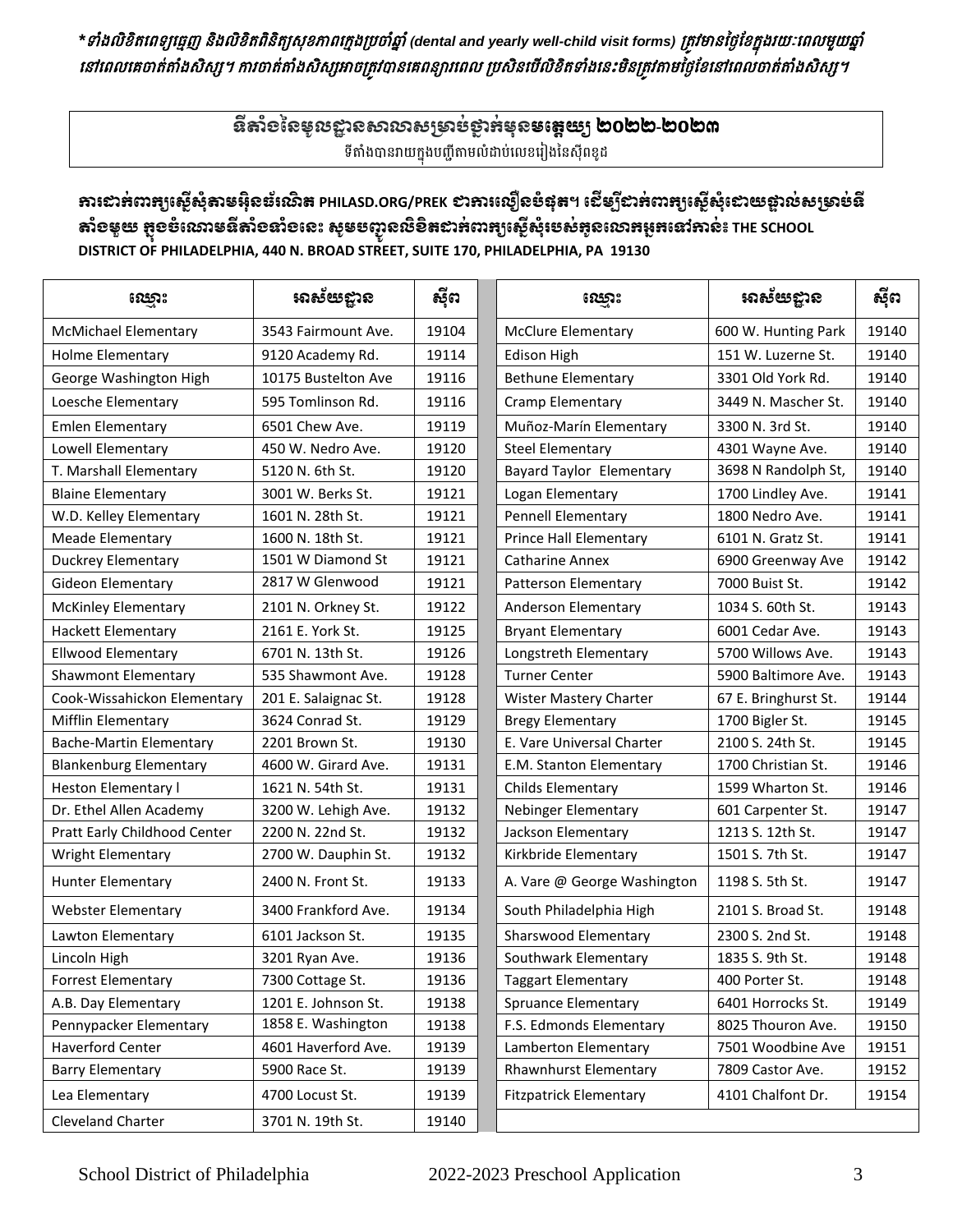ការដា<del>រ</del>ក់ពារក្យស្នើសុំតាមអុិនធ័រណិត PHILASD.ORG/PREK **បា**អាលឿនបំផុត។ សើម្បីដា<del>រ</del>ក់ពារក្យស្នើសុំដោយផ្ទាល់សម្រាប់នី តាំខមួយ ក្ឫខបំណេរមធីតាំខផាំខនេះ យកលិខិតជាក់ពាក្យស្តើសុំរបស់កូនលោកអូកនៅភាន់ធីត្លាក់ខារនៃគូក្ឫខសហ គមន៍ដោយផ្ទាល់ដៃ។

| ដៃគូតួខសទាគមនំ                                   | <b>របខ្លួ</b> ះ រូប              | ຣ໌ຸຕ<br>ಶಿಭ |              | ខ្មែរអូរ ៖ខែ<br>ស្រុងនេះ ទោទ<br>រៀល<br>(តម្រូវឱ្យបង់លុយ) |
|--------------------------------------------------|----------------------------------|-------------|--------------|----------------------------------------------------------|
| Brightside Academy - Market                      | 4011-13 Market St.               | 19104       | 215-386-0910 | ෪෪                                                       |
| CPA - West Phila. Community Ctr.                 | 3512 Haverford Ave.              | 19104       | 215-386-4075 | 5Ġ.                                                      |
| Comm. Ed. Alliance/Belmont                       | 907 N. 41st St.                  | 19104       | 215-386-5768 | <b>UQ</b>                                                |
| Wonderspring Powelton Village (formerly<br>MELC) | 3939 Warren St.                  | 19104       | 215-382-2499 | 5Ô                                                       |
| Parent-Infant Center                             | 4205 Spruce St.                  | 19104       | 215-222-5480 | <b>UQ</b>                                                |
| Sound Start                                      | 2970 Market St.                  | 19104       | 267-466-1600 | 56                                                       |
| Children's Village                               | 125 N. 8th St.                   | 19106       | 215-931-0190 | <b>UĆ</b>                                                |
| Green Byrne Child Care Center                    | 600 Arch St.                     | 19106       | 215-861-3606 | <b>UĆ</b>                                                |
| Chinatown Learning Center                        | 1001 Vine Street, 3rd floor      | 19107       | 215-922-4227 | <b>UĆ</b>                                                |
| Ann Kids                                         | 6200 PALMETTO ST.                | 19111       | 215-214-5539 | <b>UĆ</b>                                                |
| Grace Neighborhood/Bethany Academy               | 6537 Rising Sun Ave.             | 19111       | 215-742-1300 | <b>UĆ</b>                                                |
| Ken-Crest - Northeast                            | 7200 Rising Sun Ave.             | 19111       | 215-342-9800 | 56                                                       |
| Kinder Academy - Castor                          | 7332 Elgin Ave.                  | 19111       | 267-571-6800 | 56                                                       |
| Grace Neighborhood / Soans Christian<br>Academy  | 7912 Dungan Rd.                  | 19111       | 267-388-7648 | <b>UQ</b>                                                |
| Just Children - Grant                            | 2901 Grant Ave.                  | 19114       | 215-677-1711 | 56                                                       |
| Bambi Day Care Center                            | 500 Red Lion Rd.                 | 19115       | 215-464-8623 | <b>UQ</b>                                                |
| Ann Kids                                         | 10100 Jamison Ave.               | 19116       | 267-291-0111 | 5Ġ.                                                      |
| Federation Early Learning - Lassin               | 10800 Jamison Ave.               | 19116       | 215-725-8930 | <b>UQ</b>                                                |
| Childspace Main                                  | 7406 Germantown Ave., Smith Hall | 19119       | 215-248-3080 | <b>UQ</b>                                                |
| ALGEN - Franklin Day Nursery Northeast           | 5416 Rising Sun Ave.             | 19120       | 267-428-5814 | <b>UQ</b>                                                |
| <b>ASPIRA</b>                                    | 6301 N. 2nd St.                  | 19120       | 215-324-7012 | អត់                                                      |
| KenCrest - Adams                                 | 575 Adams Ave.                   | 19120       | 215-815-0641 | 5Ġ                                                       |
| Rising Sun Children's Center                     | 5224 Rising Sun Ave.             | 19120       | 215-457-7730 | පන                                                       |
| Today's Child Learning Center - Feltonville      | 4901 Rising Sun Ave.             | 19120       | 215-456-3005 | អត់ <b>១</b> ខ                                           |
| Community Concern #13                            | 2721 Cecil B. Moore Ave.         | 19121       | 215-236-5024 | 5Ġ                                                       |
| YMCA - North                                     | 1400 N. Broad St.                | 19121       | 215-235-6440 | ෪෯                                                       |
| CPA - North R.W. Brown Community                 | 1701 N. 8th St.                  | 19122       | 215-763-0900 | 5Ġ                                                       |
| Norris Square Children's Center                  | 2011 N. Mascher St               | 19122       | 215-634-2251 | ິອອ                                                      |
| Brightside Academy - Erie & Castor               | 1500 E. Erie Ave.                | 19124       | 215-533-6321 |                                                          |
| <b>Grace Trinity Day Care Center</b>             | 5200 Oxford Ave.                 | 19124       | 215-535-3885 | 5Ġ.                                                      |
| Grace Neighborhood Main                          | 5221 Oxford Ave.                 | 19124       | 215-535-8200 | ິອອ                                                      |

School District of Philadelphia 2022-2023 Preschool Application 4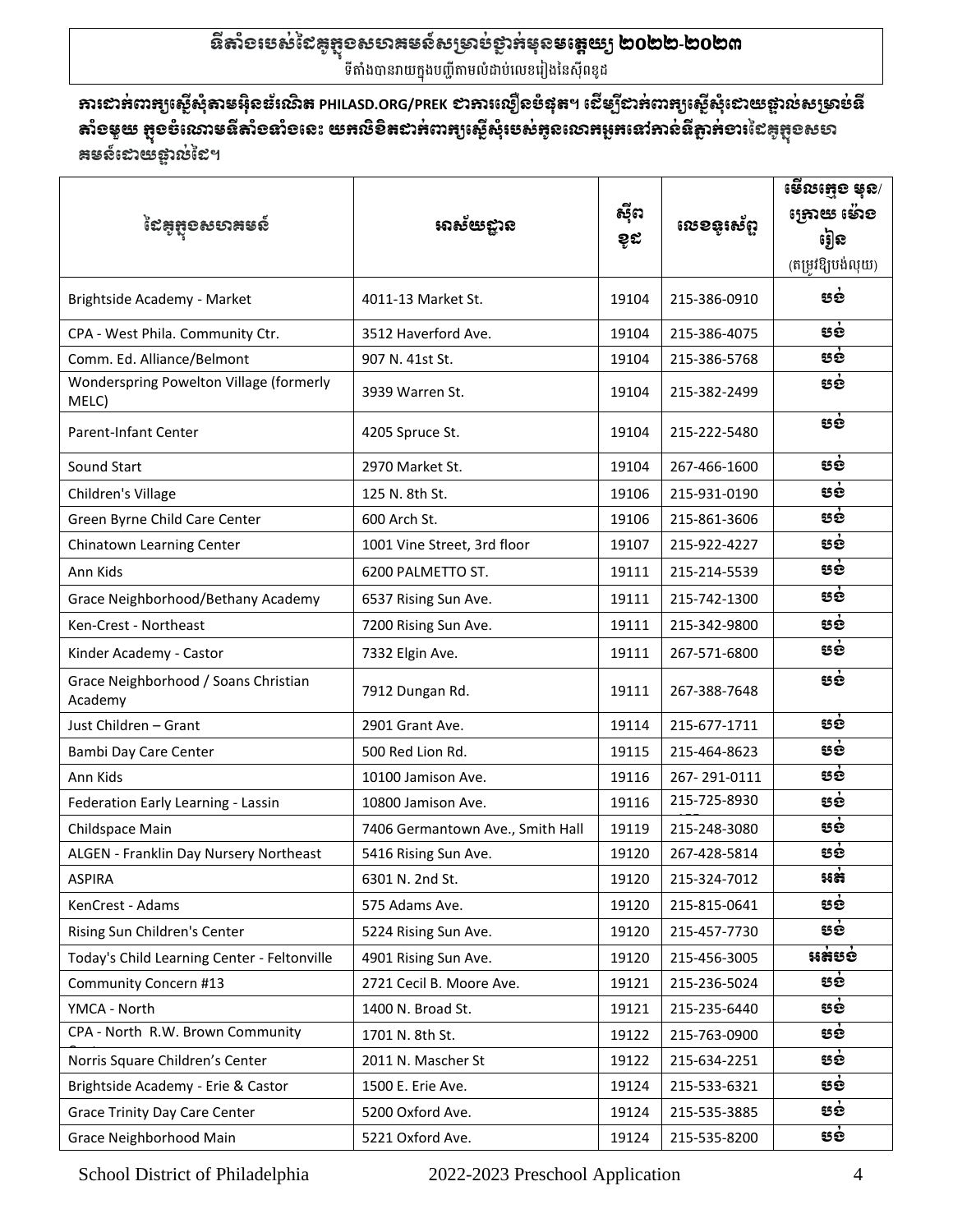| <b>Pratt Street Learning Center</b> | 899 Pratt St.     | 19124 | 215-289-1940    | uo |
|-------------------------------------|-------------------|-------|-----------------|----|
| SPIN – Frankford                    | 1642 Orthodox St. | 19124 | $ 215-831-3184$ | uo |

#### នីតាំខនៃអូតូខសទាគមន៍សទ្រាប់ ២០២២-២០២៣

|                                               |                                 |       |                           | <u>ខ្ម</u> េះអង់១ ន់ខ\ |
|-----------------------------------------------|---------------------------------|-------|---------------------------|------------------------|
| ដៃគូតួខសទាគមន៍                                | របស្ថិតនិង                      | ស៊ីព  | <u>លេខឆ្<b>ុះស័</b>ល្</u> | ស្រ្គាយ ទ៉ោខ           |
|                                               |                                 | ಶಿಭ   |                           | រៀន                    |
|                                               |                                 |       |                           | (តម្រវឱ្យបង់លុយ)       |
| <b>SPIN - Frankford Annex</b>                 | 1642 Orthodox St.               | 19124 | 215-831-3184              | <b>UQ</b>              |
| <b>CORA Early Years Huntingdon Mills</b>      | 2137 E. Huntingdon St.          | 19125 | 215-701-2601              | uneo                   |
| Brightside Academy - Kelly's Corner           | 2501 Kensington Ave.            | 19125 | 215-739-7466              | <b>UQ</b>              |
| Ken-Crest - Lehigh                            | 2600 B. St.                     | 19125 | 215-427-1570              | <b>UQ</b>              |
| Your Child's World - Main                     | 6801-17 N. 16 <sup>th</sup> St. | 19126 | 215-224-3915              | <b>UQ</b>              |
| YMCA - Roxborough                             | 7219 Ridge Ave.                 | 19128 | 215-482-3900              | uė                     |
| Young World Early Learning Center             | 1737 Fairmount Ave.             | 19130 | 215-763-7656              | <b>UQ</b>              |
| Brightside Academy - 48th & Lancaster         | 4829 Lancaster Ave.             | 19131 | 215-879-0162              | <b>UQ</b>              |
| Methodist Services/Educare                    | 4300 Monument Rd.               | 19131 | 215-877-1925<br>x610      | <b>UQ</b>              |
| Brightside Academy - W. Allegheny             | 2300 W. Allegheny Ave.          | 19132 | 215-226-0691              | ෪෪                     |
| <b>Total Childcare/Prodigy Learning</b>       | 3345 W. Hunting Park Ave.       | 19132 | 215-228-7678              | <b>UQ</b>              |
| APM - Main                                    | 2318 N. Marshall St.            | 19133 | 215-839-3313              | ෪෯                     |
| APM - Rivera                                  | 2603-11 N. 5th St.              | 19133 | 267-773-6098              | hâuo                   |
| APM - Trinidad                                | 1038 W. Sedgley Ave.            | 19133 | 215-995-2099              | អត់ <b>ខ</b> ់         |
| Brightside Academy - Plaza                    | 217 W. Lehigh Ave.              | 19133 | 215-203-0494              | <b>UQ</b>              |
| Lighthouse                                    | 152 W. Lehigh Ave.              | 19133 | 215-425-7800              | <b>UQ</b>              |
| Brightside Academy - C & Allegheny            | 341 E. Allegheny Ave.           | 19134 | 215-291-5525              | <b>UQ</b>              |
| Brightside Academy - Harrowgate               | 3528   St.                      | 19134 | 215-426-7300              | <b>UQ</b>              |
| Brightside Academy - K & A                    | 1819 E. Allegheny Ave.          | 19134 | 215-426-7403              | uė                     |
| Ken-Crest - Kensington                        | 901 E. Ontario St.              | 19134 | 215-739-4547              | <b>UQ</b>              |
| Norris Square - Willard                       | 3070 Frankford Ave.             | 19134 | 215-291-4143              | <b>HÄUO</b>            |
| <b>Creative Learning Environments</b>         | 4800 Longshore Ave.             | 19135 | 215-332-2360              | uė                     |
| <b>Creative Learning Environments II</b>      | 4824 Princeton Ave.             | 19135 | 267-686-5992              | ugo                    |
| Grace Neighborhood/ St. Stephens              | 4201 Princeton Ave.             | 19135 | 215-624-3262              | <b>UĆ</b>              |
| Brightside Academy - N. 48th St.              | 801 N. 48th St.                 | 19139 | 215-879-7206              | <b>UĆ</b>              |
| APM - Rising Sun                              | 4221 N. 2nd St.                 | 19140 | 267-296-7357              | <b>UĆ</b>              |
| Brightside Academy - Courtland                | 543 W. Courtland St.            | 19140 | 215-329-0614              | <b>UQ</b>              |
| Brightside Academy - 3rd & Westmoreland       | 3230 N. 3rd St.                 | 19140 | 215-634-3018              |                        |
| Ken-Crest - North                             | 3907 N. Broad St.               | 19140 | 215-227-0534              | <b>UQ</b>              |
| Mercy Neighborhood Ministries of Philadelphia | 1939 W. Venango St.             | 19140 | 215-227-4393              | <b>UĆ</b>              |
| Porters Day Care                              | 1434-38 Belfield Ave.           | 19140 | 215-329-2300              |                        |
| Brightside Academy - Upper North Broad        | 4920 N. Broad St.               | 19141 | 215-457-5708              | <b>පිලි</b>            |

School District of Philadelphia 2022-2023 Preschool Application 5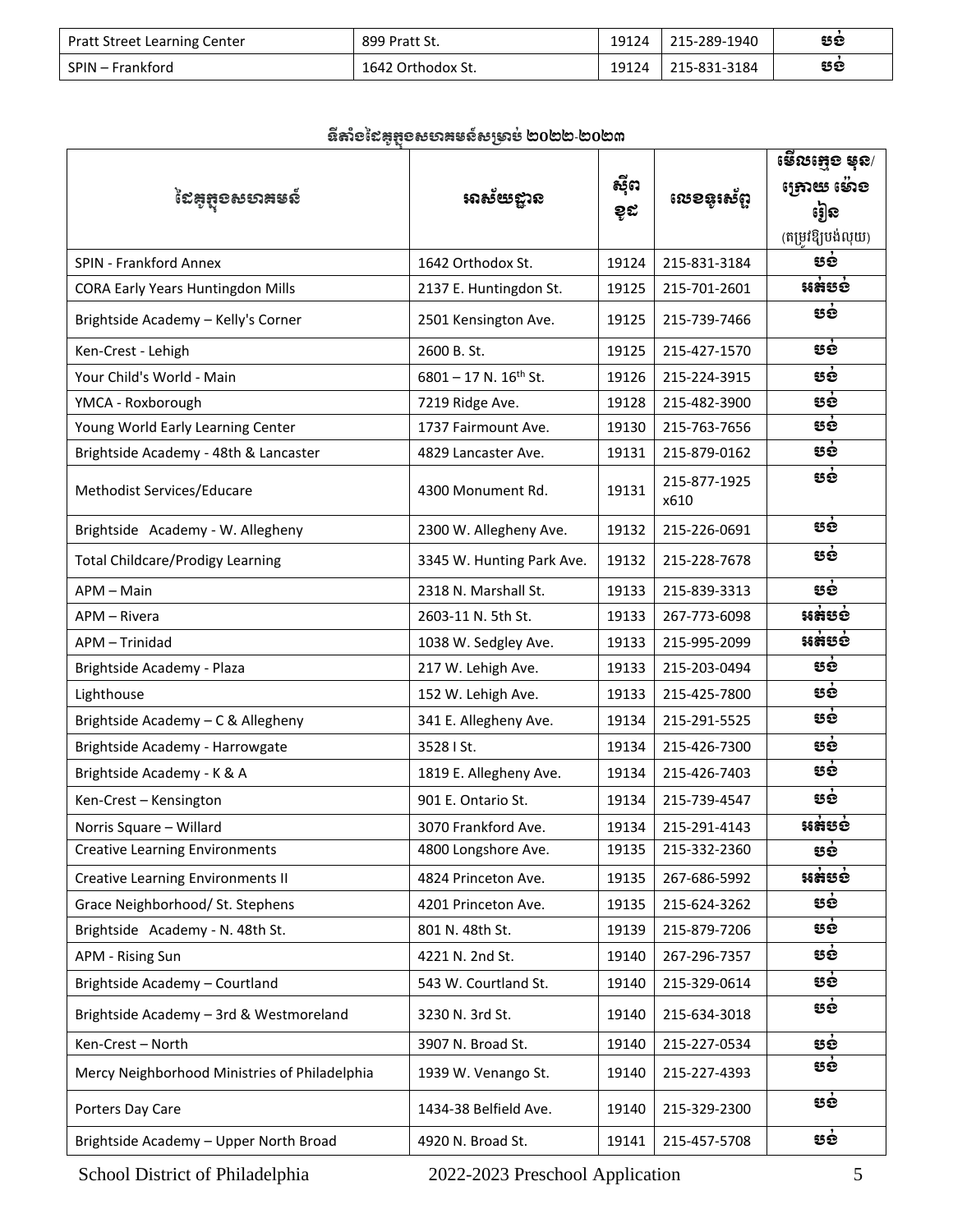#### ទីតាំខនៃគូតូខសទាគមន៍សទ្រាប់ ២០២២-២០២៣

|                                             |                        |         |              | ខ្មែបមើង តំន\    |
|---------------------------------------------|------------------------|---------|--------------|------------------|
|                                             |                        | န်ဒီ့ံရ |              | ಚಿಟು ಪುರ         |
| ដែគូតួខសទាគមសំ                              | <u> ಚುಲ್ಲವು ಅ</u>      | ಶ್ಮಭ    |              | រៀន              |
|                                             |                        |         |              | (តម្រវឱ្យបង់លុយ) |
| <b>Precious Angels</b>                      | 6100 Broad St.         | 19141   | 215-224-6880 | ෪෪               |
| Your Child's World - Elmwood                | 2406 S. 71st St.       | 19142   | 267-233-7031 | BÔ               |
| ALGEN - Harvard Children's Academy          | 4900 Baltimore Ave.    | 19143   | 215-729-9900 | <b>UQ</b>        |
| Brightside Academy -<br>56th & Woodland     | 5600 Woodland Ave.     | 19143   | 215-727-1576 | <b>UQ</b>        |
| Ken-Crest - West                            | 5900 Elmwood Ave.      | 19143   | 215-726-2310 | ෪෯               |
| Mercy Neighborhood at Face-to-Face          | 123 E. Price St.       | 19144   | 215 227-4393 | <b>UQ</b>        |
| Childspace Too                              | 5517 Greene St.        | 19144   | 215-849-1660 | ິ ຍອ່            |
| <b>CORA Early Years at Lasalle</b>          | 2Penn Blvd. Suite #220 | 19144   | 267-385-3436 | <b>UQ</b>        |
| Settlement Music School - Germantown        | 6128 Germantown Ave.   | 19144   | 215-320-2618 | <b>nise</b>      |
| Children's Playhouse - Newbold              | 1426 Passyunk Ave.     | 19145   | 267-519-2124 | 56               |
| Diversified Comm. Svcs. - Dixon             | 2201 Moore St.         | 19145   | 215-334-2662 | 56               |
| <b>Early Childhood Environments</b>         | 762 S. Broad St.       | 19146   | 215-844-0178 | 56               |
| Diversified Comm. Svcs. - Western           | 1613-21 South St.      | 19146   | 215-735-1261 | BÔ               |
| Settlement Music School - Queen St.         | 416 Queen St.          | 19147   | 215-320-2670 | <b>UQ</b>        |
| Children's Playhouse                        | 2501 S. Marshall St.   | 19148   | 215-372-7050 | <b>UQ</b>        |
| Ken-Crest - South                           | 504 Morris St.         | 19148   | 215-271-8908 | <b>UQ</b>        |
| Youth Enrichment Programs / Discovery Place | 2029-33 S. 7th St.     | 19148   | 215-755-7588 | <b>UQ</b>        |
| ALGEN - Franklin Day Nursery South          | 719 Jackson St.        | 19148   | 215-389-2991 | <b>UQ</b>        |
| Brightside Academy - Castor                 | 6000 Castor Ave.       | 19149   | 215-289-9103 | <b>UQ</b>        |
| Kinder Academy - Mayfair                    | 6300 Harbison Ave.     | 19149   | 215-535-4424 | BÔ               |
| Kinder Academy - Oxford Circle              | 900 E. Howell St.      | 19149   | 267-571-6800 | <b>UQ</b>        |
| Pratt Street Learning Center in Bustleton   | 6600 Bustleton Ave.    | 19149   | 215-383-2320 | <b>UQ</b>        |
| Your Child's World - Harbison               | 6595A Roosevelt Blvd.  | 19149   | 215-289-2026 | uė               |
| Little People's Village                     | 904 N. 66th St.        | 19151   | 215-878-3011 | <b>UQ</b>        |
| Little People's Village II                  | 6522 Haverford Ave.    | 19151   | 215-474-3011 | <b>UQ</b>        |
| Federation Early Learning - Paley           | 2199 Strahle St.       | 19152   | 215-725-8930 | <b>UĆ</b>        |
| A Step Ahead Day Care                       | 7802 Castor Ave.       | 19152   | 215-722-4700 | <b>UQ</b>        |
| Kinder Academy - Rhawnhurst                 | 7922 Bustleton Ave.    | 19152   | 215-728-7700 | <b>UĆ</b>        |
| Kinder Academy - Parkwood                   | 3001 Byberry Rd.       | 19154   | 215-612-1776 | <b>UĆ</b>        |
| SPIN - NE                                   | 10521 Drummond Rd.     | 19154   | 215-612-7181 | <b>UQ</b>        |
| SPIN - Parkwood                             | 12640 Dunks Ferry Rd   | 19154   | 267-350-2178 | <b>UQ</b>        |
| YMCA - NE                                   | 11088 Knights Rd.      | 19154   | 215-632-0100 | <b>UĆ</b>        |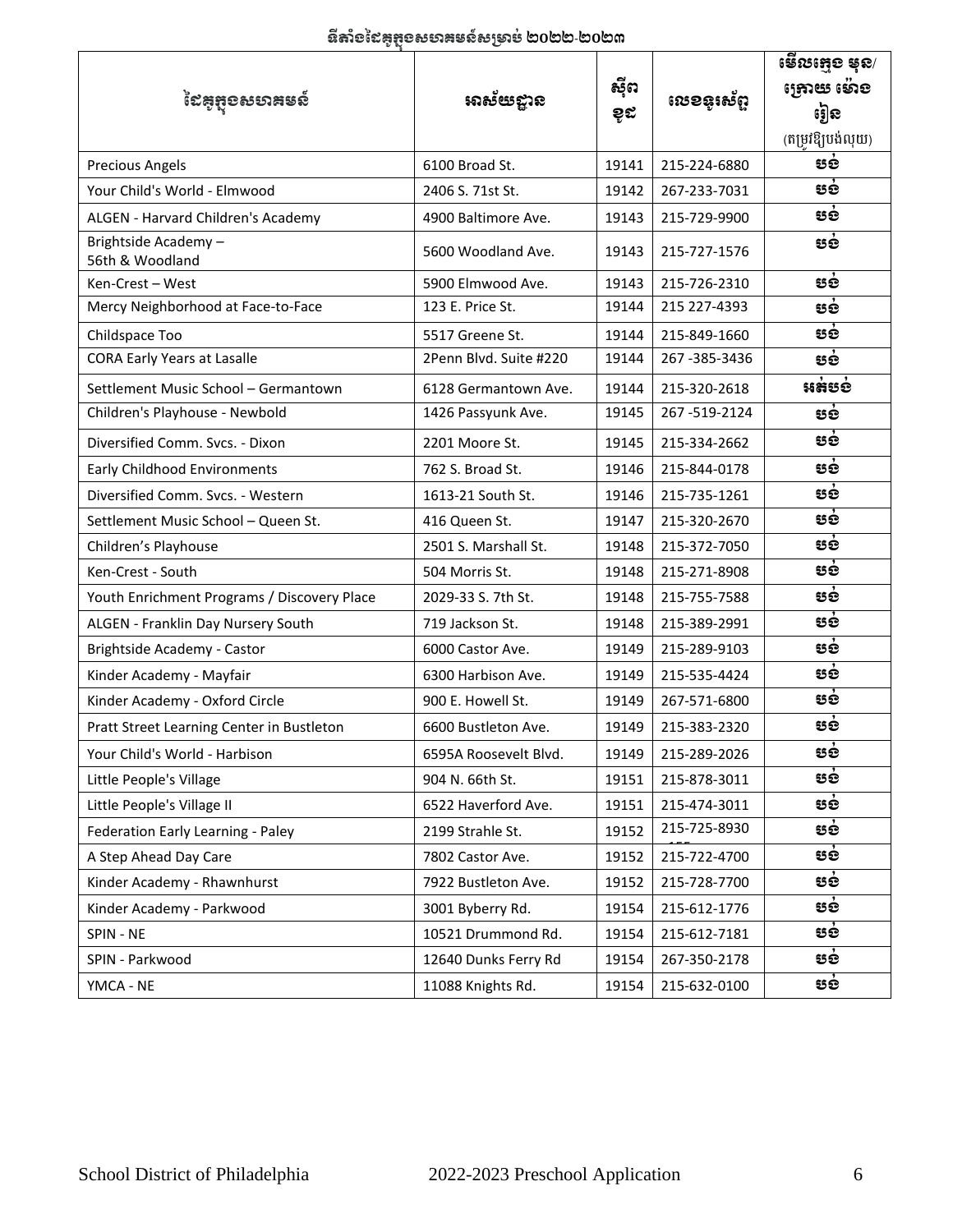|                                                                                                                    |                                    |                             |                                                           |  |                                                                                      |                              |                                      |                               | មាតាមិតាដែលក្មេចរស់នៅខាងូយតាគច្រើន (PRIMARY PARENT)                                        |              |                     |         |
|--------------------------------------------------------------------------------------------------------------------|------------------------------------|-----------------------------|-----------------------------------------------------------|--|--------------------------------------------------------------------------------------|------------------------------|--------------------------------------|-------------------------------|--------------------------------------------------------------------------------------------|--------------|---------------------|---------|
| នាម៖                                                                                                               |                                    |                             |                                                           |  | មនុស្សពេញវ័យដែលទទួលខុសត្រូវជាចម្បងចំពោះការថែទាំ និងសុខុមាលភាពរបស់ក្មេង។<br>គោត្តនាម៖ |                              |                                      |                               |                                                                                            |              |                     |         |
| ថ្ងៃកំណើត៖                                                                                                         |                                    |                             |                                                           |  | កេទ៖                                                                                 |                              | O ប្រុស                              |                               | 0 ស្រី                                                                                     |              |                     |         |
| ភាសាដែលនិយាយភាគច្រើន៖                                                                                              |                                    |                             |                                                           |  |                                                                                      | ភាសាផ្សេងទៀត៖                |                                      |                               |                                                                                            |              |                     |         |
|                                                                                                                    |                                    |                             |                                                           |  |                                                                                      |                              |                                      |                               |                                                                                            |              |                     |         |
| អាស័យដ្ឋានផ្ទះ៖                                                                                                    |                                    |                             |                                                           |  |                                                                                      |                              |                                      |                               |                                                                                            |              |                     |         |
| អាគារ/លេខបន្ទប់៖                                                                                                   | ទីក្រុង៖                           |                             |                                                           |  |                                                                                      |                              |                                      | រដ្ឋ៖                         |                                                                                            | លេខ ស៊ីពខូដ៖ |                     |         |
| លេខទូរស័ព្ទ៖                                                                                                       |                                    |                             |                                                           |  |                                                                                      | អាស័យដ្ឋានអ៊ីមែល៖            |                                      |                               |                                                                                            |              |                     |         |
| ចំនួនមនុស្សក្នុងគ្រួសារ                                                                                            |                                    |                             |                                                           |  |                                                                                      |                              |                                      |                               | ចំនួនមនុស្សក្នុងគ្រួសារ                                                                    |              |                     |         |
| ស្ថានភាពអាពាហ៍ពិពាហ៍<br>រើសយកមួយ                                                                                   | O រៀបការ                           |                             |                                                           |  | O នៅលីវ                                                                              |                              |                                      |                               | O មេម៉ាយ                                                                                   |              | O បែកគ្នា/លែងលះគ្នា |         |
|                                                                                                                    |                                    | O ឳពុកម្ដាយ/ឳពុកម្ដាយចុង    |                                                           |  |                                                                                      |                              |                                      |                               | O ជីដូនជីតា                                                                                |              |                     |         |
|                                                                                                                    |                                    |                             | <b>ឪពុកម្តាយចិញ្ចឹម/ញាតិសន្តាន</b> , ជាប់សាច់ញាតិនឹងក្មេង |  |                                                                                      |                              |                                      |                               | $O$ ខឺពុកម្ដាយចិញ្ចឹម, មិនជាប់សាច់ញាតិនឹងក្មេង                                             |              |                     |         |
| ជាប់សាច់ញាតិជា<br>រើសយកមួយ                                                                                         |                                    |                             | O អាណាព្យាបាល, ជាប់សាច់ញាតិនឹងក្មេង                       |  |                                                                                      |                              |                                      |                               | O អាណាព្យាបាល, មិនជាប់សាច់ញាតិនឹងក្មេង                                                     |              |                     |         |
|                                                                                                                    | O ផ្សេង <b>ៗ</b> (បញ្ជាក់)៖        |                             |                                                           |  |                                                                                      |                              |                                      |                               | O <b>ឪពុកម្តាយដែលជាយុវវ័យ</b> – ឪពុកម្តាយក្រោមអាយុ ១៨ ឆ្នាំ នៅ<br>ពេលកូនកើតមក              |              |                     |         |
|                                                                                                                    |                                    | O អេស្ប៉ាញ ឬ ឡាតាំង         |                                                           |  |                                                                                      | O អាមេរិកាំង ឥណ្ឌាន          |                                      |                               |                                                                                            | O អាស៊ី      |                     |         |
| ពូជសាសន៍/ជាតិព័ន្ធ                                                                                                 | O ស្បែកខ្មៅ ឬ អាហ្វ្រិក អាមេរិកាំង |                             |                                                           |  | O ច្រើនសាសន៍ ឬ ពីរសាសន៍                                                              |                              | O ជនជាតិដើមហាវ៉ៃ                     |                               |                                                                                            |              |                     |         |
| រើសយកអ្វីៗដែលពាក់ព័ន្ធ                                                                                             |                                    | O កោះប៉ាស៊ីហ្វិក            |                                                           |  | O ស្បែកស                                                                             |                              |                                      | O ផ្សេងៗ (បញ្ជាក់)៖           |                                                                                            |              |                     |         |
| ការអប់រំ                                                                                                           |                                    | O សញ្ញាប័ត្រវិទ្យាល័យ       |                                                           |  | O GED                                                                                |                              |                                      | $O$ ESL – អង់គ្លេសជាភាសាទីពីរ |                                                                                            |              |                     |         |
| រើសយកកម្រិតអប់រំខ្ពស់បំផុត<br>សញ្ញាប័ត្រ/សញ្ញាប័ត្រទទួល                                                            |                                    | ប័ត្រអនុមហាវិទ្យាល័យ        | រើនបានខ្លះនៅមហាវិទ្យាល័យ/ខាងវិជ្ជាជីវៈ/សញ្ញា              |  |                                                                                      |                              | O បរិញ្ញាប័ត្រ/បរិញ្ញាប័ត្រជាន់ខ្ពស់ |                               |                                                                                            |              |                     |         |
| ឬ ថ្នាក់ខ្ពស់បំផុត                                                                                                 | O ថ្នាក់ទី១១                       |                             |                                                           |  | O ថ្នាក់ទី១០                                                                         |                              |                                      |                               | O ថ្នាក់ទី៩ ឬ ទាបជាងនេះ                                                                    |              |                     |         |
| ធ្វើការ, នៅរៀន, ហ្វឹក                                                                                              |                                    | O ធ្វើការ/មានរបរភ្នាល់ខ្លួន |                                                           |  | O គ្មានការងារធ្វើ/អត់ធ្វើការ                                                         |                              |                                      | O ពិការ                       |                                                                                            |              |                     |         |
| ហ្វឺនការងារ<br>រើសយកអ្វីៗដែលពាក់ព័ន្ធ                                                                              |                                    |                             |                                                           |  | O សមាជិកយោធាអាមេរិកកំពុងបំពេញកាតព្វកិច្ច<br>O អតីតយោធាសហរដ្ឋអាមេរិក                  |                              |                                      |                               |                                                                                            |              |                     |         |
| <b>តើលោកអ្នកមានការធានារ៉ាប់រងសុខភាពដែរឬទេ<i>? ថើ មាន ប្រាប់ឈ្មោះក្រុមហ៊ុនធានារ៉ាប់រងសុខភាព៖</i></b>                |                                    |                             |                                                           |  |                                                                                      |                              |                                      |                               |                                                                                            |              | O មាន               | O គ្មាន |
| តើអ្នកមានផ្ទៃពោះដែឬទេ?                                                                                             |                                    | O មាន                       | $O$ គ្មាន                                                 |  |                                                                                      |                              |                                      |                               | តើលោកអ្នកទទួលការព្យាបាលផ្លូវចិត្តដែរឬទេ?                                                   |              | O ទទួល              | O អត់   |
| តើអ្នកទទួលអត្ថប្រយោជន៍អ្វីដែរ?                                                                                     |                                    | O WIC                       | O SNAP                                                    |  |                                                                                      | O Medical                    |                                      |                               | O TANF Cash                                                                                |              | O SSI               |         |
|                                                                                                                    |                                    |                             |                                                           |  |                                                                                      |                              |                                      |                               | មាតាមិតាដែលក្មេចរស់នៅខាមុយតាគតិច (SECONDARY PARENT)                                        |              |                     |         |
|                                                                                                                    |                                    |                             | មនុស្សពេញវ័យដែលចូលរួមចំណែកក្នុងការថែទាំក្មេង។             |  |                                                                                      |                              |                                      |                               |                                                                                            |              |                     |         |
| នាម៖                                                                                                               |                                    |                             |                                                           |  |                                                                                      | គោត្តនាម៖                    |                                      |                               |                                                                                            |              |                     |         |
| ថ្ងៃកំណើត៖                                                                                                         |                                    |                             |                                                           |  |                                                                                      | រេកទ៖                        |                                      | O ប្រស                        | O ស្រី                                                                                     |              |                     |         |
| ធ្វើការ, នៅរៀន, ហ្វឹក                                                                                              |                                    | O ធ្វើការ/មានរបរផ្ទាល់ខ្លួន |                                                           |  |                                                                                      | O គ្មានការងារធ្វើ/អត់ធ្វើការ |                                      |                               |                                                                                            | O ពិការ      |                     |         |
| ហ្វឺនការងារ<br>រើសយកអ្វីៗដែលពាក់ព័ន្ធ                                                                              |                                    |                             | O សមាជិកយោធាអាមេរិកកំពុងបំពេញកាតព្វកិច្ច                  |  |                                                                                      |                              |                                      |                               | O អតីតយោធាសហរដ្ឋអាមេរិក                                                                    |              |                     |         |
|                                                                                                                    |                                    |                             |                                                           |  |                                                                                      | ຂຶ້ສາອ                       |                                      |                               |                                                                                            |              |                     |         |
| <b>្រើសពីសនីតាំ១ដែលលេាអម្លូអបខ្់បាន:</b> កូនរបស់លោកអ្នកអាចត្រូវបានគេជ្រើសរើសសម្រាប់ជម្រើសទីពីររបស់លោកអ្នក។ កុំយកទី |                                    |                             |                                                           |  |                                                                                      |                              |                                      |                               |                                                                                            |              |                     |         |
|                                                                                                                    |                                    |                             |                                                           |  |                                                                                      |                              |                                      |                               | តាំងដែលលោកអ្នកមិនចង់បាន ឬមិនអាចទៅយកកូនបានទៀងទាត់ និងទាន់ពេលវេលា។ គេមិនផ្តល់ការដឹកជញ្ជូនទេ។ |              |                     |         |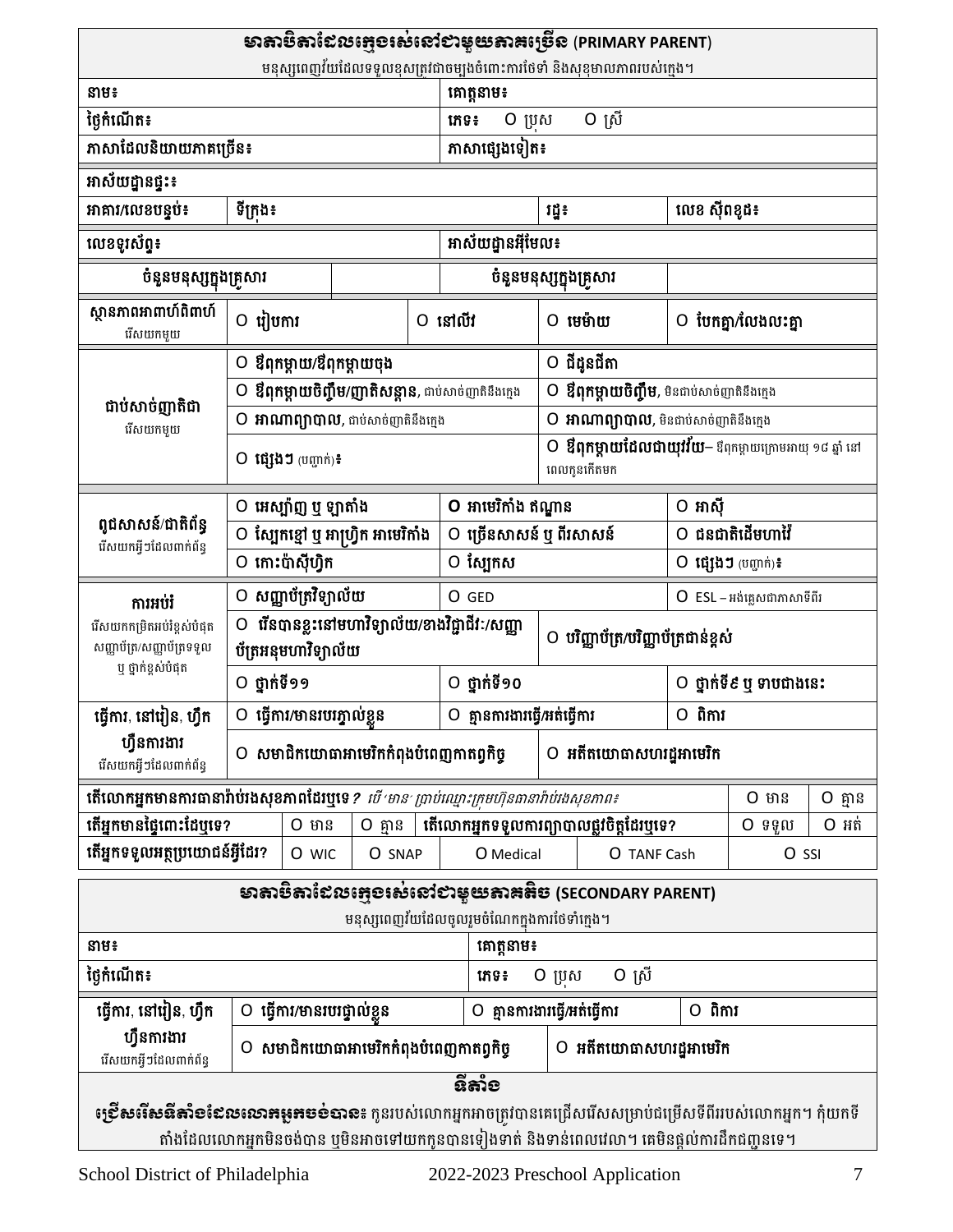| ជម្រើសទីតាំងទី១៖                                                      |                                                                                                                                                                                                                                                               |                               |                                                       |                                                                                                                                    |                     | ជម្រើសទីតាំងទី២៖                                                           |                                                                   |        |                                               |       |                  |
|-----------------------------------------------------------------------|---------------------------------------------------------------------------------------------------------------------------------------------------------------------------------------------------------------------------------------------------------------|-------------------------------|-------------------------------------------------------|------------------------------------------------------------------------------------------------------------------------------------|---------------------|----------------------------------------------------------------------------|-------------------------------------------------------------------|--------|-----------------------------------------------|-------|------------------|
|                                                                       |                                                                                                                                                                                                                                                               |                               |                                                       |                                                                                                                                    |                     | <u> គ្រេ</u> ខមុនឡា <del>ក់</del> មគ្លេយ្យ                                 |                                                                   |        |                                               |       |                  |
| នាម៖                                                                  |                                                                                                                                                                                                                                                               |                               |                                                       |                                                                                                                                    | គោត្តនាម៖           |                                                                            |                                                                   |        |                                               |       |                  |
| ថ្ងៃកំណើត៖                                                            |                                                                                                                                                                                                                                                               |                               |                                                       |                                                                                                                                    | រភទ៖                | O ប្រស                                                                     | 0 ស្រី                                                            |        |                                               |       |                  |
|                                                                       |                                                                                                                                                                                                                                                               |                               | O អេស្ប៉ាញ ឬ ឡាតាំង                                   |                                                                                                                                    | O អាមេរិកាំង ឥណ្ឌាន |                                                                            |                                                                   |        | O អាស៊ី                                       |       |                  |
| ពូជសាសន៍/ជាតិព័ន្ធ                                                    |                                                                                                                                                                                                                                                               |                               | O ស្បែកខ្មៅ ឬ អាហ្វ្រិក អាមេរិកាំង                    |                                                                                                                                    |                     |                                                                            | O ច្រើនសាសន៍ ឬ ពីរសាសន៍                                           |        |                                               |       | O ជនជាតិដើមហាវ៉ៃ |
| រើសយកអ្វីៗដែលពាក់ព័ន្ធ                                                |                                                                                                                                                                                                                                                               |                               | O កោះប៉ាស៊ីហ្វិក                                      |                                                                                                                                    | O ស្បែកស            |                                                                            |                                                                   |        | O <b>ជ្រៀងៗ</b> (បញ្ជាក់)៖                    |       |                  |
| ភាសាដែលនិយាយភាគច្រើន៖                                                 |                                                                                                                                                                                                                                                               |                               |                                                       |                                                                                                                                    | ភាសាផ្សេងទៀត៖       |                                                                            |                                                                   |        |                                               |       |                  |
| ក្មេងកំពុងទទួលបម្រើ និងការគាំទ្រផ្សេងៗ (Early Intervention services)៖ |                                                                                                                                                                                                                                                               |                               |                                                       |                                                                                                                                    |                     |                                                                            | O IEP                                                             | O EFSP | O ER                                          |       | O Suspected      |
|                                                                       |                                                                                                                                                                                                                                                               |                               | ម្តាយ និង/ឬ ឪពុក របស់ក្មេងកំពុងជាប់ឃុំក្នុងពន្ធនាគារ៖ |                                                                                                                                    |                     |                                                                            |                                                                   |        | O ជាប់                                        |       | O អត់ទេ          |
|                                                                       |                                                                                                                                                                                                                                                               |                               |                                                       |                                                                                                                                    |                     |                                                                            |                                                                   |        |                                               |       |                  |
|                                                                       | O មានផ្ទះ                                                                                                                                                                                                                                                     |                               |                                                       | O ជួលផ្ទះ                                                                                                                          |                     |                                                                            | O ផ្ទុះស្នាក់នៅមួយរយៈសិន (Transitional housing) – តាំងពីថ្ងៃណាមក? |        |                                               |       |                  |
|                                                                       |                                                                                                                                                                                                                                                               |                               |                                                       |                                                                                                                                    |                     |                                                                            |                                                                   |        |                                               |       |                  |
| ព័ត៌មានអំពី                                                           | $O$ ទីជម្រក (Shelter) – តាំងពីថ្ងៃណាមក?                                                                                                                                                                                                                       |                               |                                                       |                                                                                                                                    |                     | O  ស្ថានីយ៍រថភ្លើង ឬ ស្ថានីយ៍ឡានក្រុង ឧទ្យាន ឬក្នុងឡាន–<br>តាំងពីថ្ងៃណាមក? |                                                                   |        |                                               |       |                  |
| ទីលំនៅ<br>ជ្រើសរើសអ្វីដែល                                             | O រស់នៅជាមួយសាច់ញាតិ បុអ្នកដ៏ទៃដោយសារការខ្វះ                                                                                                                                                                                                                  |                               |                                                       |                                                                                                                                    |                     |                                                                            | O សណ្ឋាគារ/ផ្ទះសំណាក់ កន្លែងបោះជំរុំ ឬស្ថានភាពស្រ                 |        |                                               |       |                  |
| ត្រូវនឹងស្ថានភាព                                                      |                                                                                                                                                                                                                                                               |                               |                                                       | កន្លែង ឫទីលំនៅ ឫដោយសារការបាត់បង់ផ្ទះសម្បែង–តាំងពីថ្ងៃ                                                                              |                     |                                                                            |                                                                   |        | ដៀងគ្នាផ្សេងទៀត ដោយសារការខ្វះកន្លែង ឫទីលំនៅ ឫ |       |                  |
| បច្ចុប្បន្នរបស់<br>លោកអ្នក។                                           | ណាមក?                                                                                                                                                                                                                                                         |                               |                                                       | O ស្ថានភាពទីលំនៅបណ្តោះអាសន្ន ដោយសារភាពអាសន្ន៖                                                                                      |                     |                                                                            |                                                                   |        | ដោយសារការបាត់បង់ថ្នះសម្បែង–តាំងពីថ្ងៃណាមក?    |       |                  |
|                                                                       |                                                                                                                                                                                                                                                               |                               |                                                       | ម្ចាស់ផ្ទះដេញចេញ ទឹកជំនន់ អគ្គីភ័យ ខ្យល់ព្យុះ ។ល។                                                                                  |                     |                                                                            | O អាគារផ្ទះល្វែងដែលគេបោះបង់ចោល                                    |        |                                               |       |                  |
|                                                                       | O ផ្សេងទៀត                                                                                                                                                                                                                                                    |                               |                                                       |                                                                                                                                    |                     |                                                                            |                                                                   |        |                                               |       |                  |
| ព័ត៌មានដែល                                                            |                                                                                                                                                                                                                                                               |                               | ទើបតែមកដល់ប្រទេសនេះឬ?                                 |                                                                                                                                    |                     |                                                                            |                                                                   |        |                                               | O បាទ | O 19             |
| អាចប្រាប់ ឬ                                                           |                                                                                                                                                                                                                                                               |                               |                                                       | តើអង្គការ ដូចជា HIAS, NSC, Bethany, JEVS, New World Association, AFAHO, ឬអង្គការផ្សេង                                              |                     |                                                                            |                                                                   |        |                                               | O បាទ | O 19             |
| មិនប្រាប់                                                             |                                                                                                                                                                                                                                                               |                               | ទៀតបានធ្វើការជាមួយលោកអ្នកដែប្មទេ?                     |                                                                                                                                    |                     |                                                                            |                                                                   |        |                                               |       |                  |
|                                                                       |                                                                                                                                                                                                                                                               |                               |                                                       | <b>ប្រាអ់</b> ចំណូលមេស់គ្រុមគ្រួសារ                                                                                                |                     |                                                                            |                                                                   |        |                                               |       |                  |
|                                                                       |                                                                                                                                                                                                                                                               |                               | ប្រាក់ចំណូលរបស់អ្នកថៃទាំដែលក្មេងរស់នៅជាមួយភាគច្រើន    |                                                                                                                                    |                     |                                                                            | ប្រាក់ចំណូលរបស់អ្នកថែទាំដែលក្មេងរស់នៅជាមួយភាគតិច                  |        |                                               |       |                  |
| ប្រភេទការងារ                                                          |                                                                                                                                                                                                                                                               |                               | ចំនួន                                                 | បើកលុយម្តងៗ                                                                                                                        | ប្រភេទការងារ        |                                                                            |                                                                   | ចំនួន  |                                               |       | បើកលុយម្តងៗ      |
| O ការងារ<br>O បានប្រាក់ SSI/ TANF                                     |                                                                                                                                                                                                                                                               |                               |                                                       |                                                                                                                                    | O ការងារ            |                                                                            | O បានប្រាក់ SSI/ TANF CASH                                        |        |                                               |       |                  |
| O គ្មានការធ្វើ                                                        |                                                                                                                                                                                                                                                               |                               |                                                       |                                                                                                                                    |                     |                                                                            |                                                                   |        |                                               |       |                  |
| O ផ្សេងទៀត៖                                                           |                                                                                                                                                                                                                                                               | O គ្មានការធ្វើ<br>O ផ្សេងទៀត៖ |                                                       |                                                                                                                                    |                     |                                                                            |                                                                   |        |                                               |       |                  |
|                                                                       |                                                                                                                                                                                                                                                               |                               |                                                       |                                                                                                                                    |                     |                                                                            |                                                                   |        |                                               |       |                  |
|                                                                       | ខ្ញុំដឹងថា ព័ត៌មាននេះនឹងប្រើដើម្បីបង្កើតគណនី Parent Portal COPA របស់ខ្ញុំ ហើយខ្ញុំនឹងទទួលអ៊ីមែលដែលមានព័ត៌មានចុចចូលគណនីរបស់ខ្ញុំ<br>តាមអ៊ីមែលដែលបានផ្តល់ឱ្យក្នុងលិខិតនេះ។ ខ្ញុំដឹងថា លិខិតដាក់ពាក្យស្នើសុំរបស់ខ្ញុំមិនទាន់ពេញលេញនៅឡើយទេ រហូតដល់ខ្ញុំចុចចូល និង |                               |                                                       |                                                                                                                                    |                     |                                                                            |                                                                   |        |                                               |       |                  |
| បញ្ចូលឯកសារគាំទ្រទាំងអស់របស់ខ្ញុំ។                                    |                                                                                                                                                                                                                                                               |                               |                                                       |                                                                                                                                    |                     |                                                                            |                                                                   |        |                                               |       |                  |
|                                                                       |                                                                                                                                                                                                                                                               |                               |                                                       | ការបំពេញគណនី Parent Portal COPA និងការបញ្ចូន និងការបំពេញលិខិតដាក់ពាក្យស្នើសុំ <b>មិន</b> ធានាថាកូនរបស់ខ្ញុំនឹងត្រូវបានគេទទួលឱ្យចូល |                     |                                                                            |                                                                   |        |                                               |       |                  |
| <i>រួមក្នុងកម្មវិធីថ្នាក់មុនមត្តេយ្យនោះទេ។</i>                        |                                                                                                                                                                                                                                                               |                               |                                                       |                                                                                                                                    |                     |                                                                            |                                                                   |        |                                               |       |                  |
| ហត្ថលេខារបស់មាតាបិតា៖                                                 |                                                                                                                                                                                                                                                               |                               |                                                       |                                                                                                                                    |                     |                                                                            | ថ្ងៃខែ៖                                                           |        |                                               |       |                  |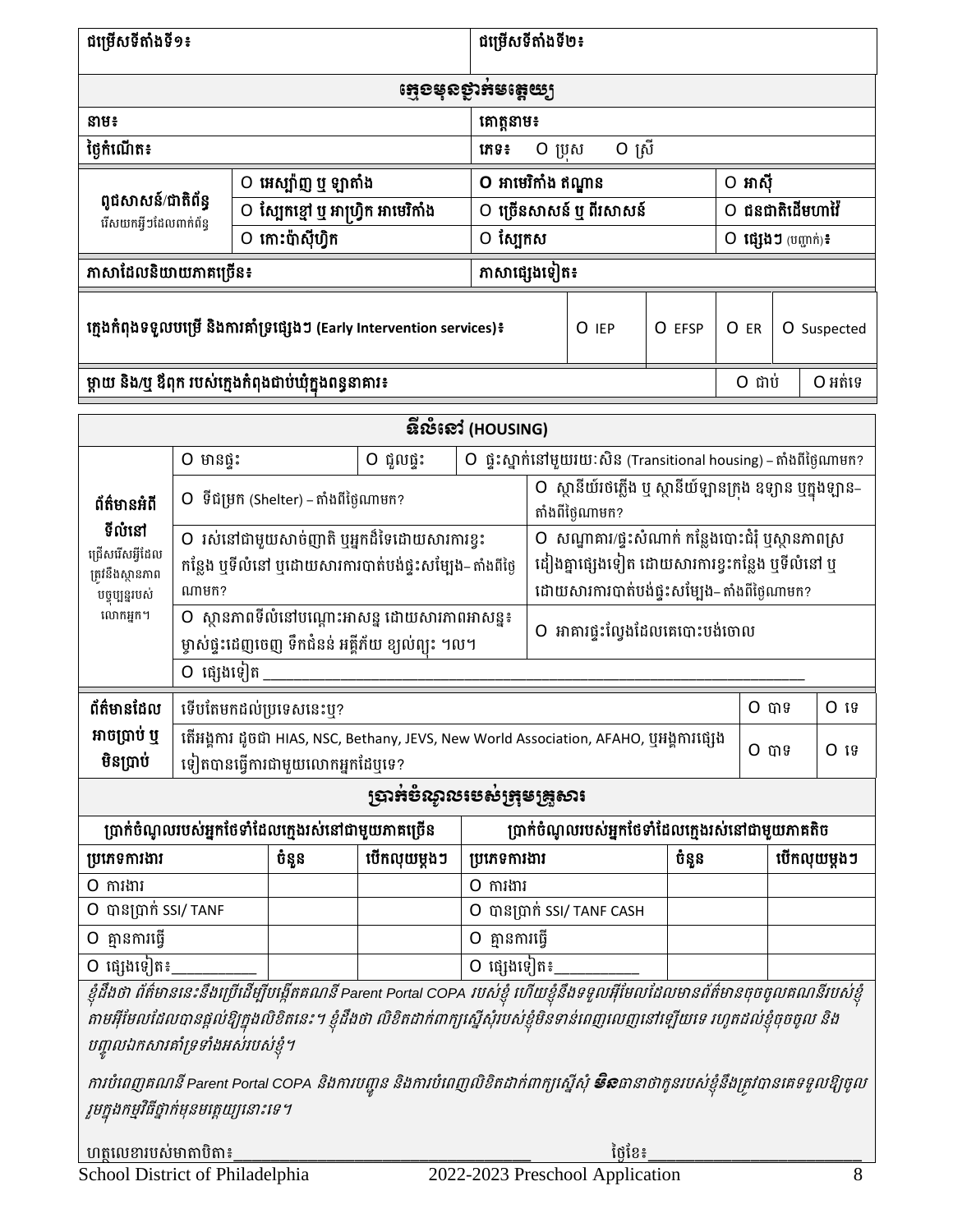## ត្លខ ២៖ ល៊ិខ៊ិតព៊ិៃ៊ិតយសុខភ្នពត្កមងម្របចាំឆ្ា ាំ(**#2: CHILD HEALTH YEARLY WELL-CHILD VISIT FORM**)

| ឈ្មោះក្មេង (គោត្តនាម)៖                                                                                    |                                                                                                                                                          |                    | ឈ្មោះក្មេង (នាម)៖ |       |                                                   |                                                                                                                                                          | ថ្ងៃកំណើតរបស់ក្មេង៖                                                                                                  |
|-----------------------------------------------------------------------------------------------------------|----------------------------------------------------------------------------------------------------------------------------------------------------------|--------------------|-------------------|-------|---------------------------------------------------|----------------------------------------------------------------------------------------------------------------------------------------------------------|----------------------------------------------------------------------------------------------------------------------|
|                                                                                                           |                                                                                                                                                          |                    |                   |       |                                                   |                                                                                                                                                          |                                                                                                                      |
| ឈ្មោះ មាតាបិតា/អាណាព្យាបាល៖                                                                               |                                                                                                                                                          |                    | អាស័យដ្ឋាន៖       |       | លេខទូរស័ព្ទទំនាក់ទំនង៖                            |                                                                                                                                                          |                                                                                                                      |
|                                                                                                           |                                                                                                                                                          |                    |                   |       |                                                   | ក្រមផ្តល់សេវាថែទាំក្មេងនៅរដ្ឋផិនស៊ីលវេនញ៉ា ត្រូវតែចងក្រងឯកសារថា ក្មេងដែលបានចុះឈ្មោះបានទទួលសេវាសុខភាពសមស្របតាមអាយុ និងការចាក់ថ្នាំបង្ការរោគដែលត្រូវនឹងកាល |                                                                                                                      |
|                                                                                                           | វិភាគបច្ចុប្បន្នរបស់ American Academy of Pediatrics, 141 Northwest Point Blvd., Elk Grove Village, IL, 60007។ កាលវិភាគមាននៅគេហទំព័រ www.aap.org ឬ ទូរសារ |                    |                   |       |                                                   |                                                                                                                                                          |                                                                                                                      |
| លេខ 847/758-0391 (ឯកសារ លេខ 9535 និង លេខ 9807)។ ច្បាប់ចម្លងដែលផ្តល់ដោយ DPW មានកាលវិភាគនៅខាងក្រោយលិខិតនោះ។ |                                                                                                                                                          |                    |                   |       |                                                   |                                                                                                                                                          |                                                                                                                      |
| ប្រវត្តិសុខភាព និងព័ត៌មានវេជ្ជសាស្ត្រទាក់ទងនឹងការថែទាំជាប្រចាំ និងការសង្គ្រោះបន្ទាន់                      |                                                                                                                                                          |                    |                   |       |                                                   |                                                                                                                                                          | ថៃ្ងខែនៅពិនិ <del>ត្យ</del> សុខតាពឌុខអ្រោយបន្តស់៖                                                                    |
| (ពណ៌នា ប្រសិនបើមាន)៖                                                                                      |                                                                                                                                                          |                    |                   |       |                                                   |                                                                                                                                                          |                                                                                                                      |
| $\Box$ န္မာ့ေဒေ                                                                                           |                                                                                                                                                          |                    |                   |       |                                                   |                                                                                                                                                          |                                                                                                                      |
| ទាស់នឹងអាហារ ឬថ្នាំអ្វីខ្លះ (ពណ៌នា ប្រសិនបើមាន)៖                                                          |                                                                                                                                                          |                    |                   |       |                                                   |                                                                                                                                                          | កុំលុបព័ត៌មានអ្វីមួយឱ្យសោះ។ លិខិតនេះប្រហែលជាអាចត្រូវបានផ្តល់ព័ត៌                                                     |
| $\square$ န္မာ့ေအေ                                                                                        |                                                                                                                                                          |                    |                   |       |                                                   |                                                                                                                                                          | មានថ្មីៗដោយអ្នកជំនាញខាងសុខភាព (ទិន្នន័យថ្មី ត្រូវសរសេរ ឈ្មោះកាត់                                                     |
|                                                                                                           |                                                                                                                                                          |                    |                   |       | និងថ្ងៃខែ)។                                       |                                                                                                                                                          |                                                                                                                      |
|                                                                                                           |                                                                                                                                                          |                    |                   |       |                                                   |                                                                                                                                                          | តាមភារទាយតម្លៃរបស់អួត តើក្មេចអាចបូលរួមតុុខគខ្លែខថែនាំក្មេុខ បើយក្មេុខហាត់ជូចខាគ្មានខំខឹរាលដាល ឬខំខឹង្ល១ ឆេម្វ $\,$ ? |
| <b>បាន/</b> ទាស                                                                                           |                                                                                                                                                          |                    |                   |       |                                                   |                                                                                                                                                          |                                                                                                                      |
|                                                                                                           | នេ - ម្រសិនមើ នេ សូមពន្យល់មម្លើយរបស់អួក៖                                                                                                                 |                    |                   |       |                                                   |                                                                                                                                                          |                                                                                                                      |
|                                                                                                           | ប្រទែខ/អន្លស់                                                                                                                                            |                    | e ze              |       |                                                   |                                                                                                                                                          | ೪ುಶುಣು                                                                                                               |
|                                                                                                           | _អ៊ិញ/ស.ម. %ILE_                                                                                                                                         |                    | ្ពោន/គ.ក. %ILE    |       |                                                   |                                                                                                                                                          | (ចាប់ផ្តើមនៅអាយុ ៣ ឆ្នាំ)                                                                                            |
|                                                                                                           |                                                                                                                                                          | $\Sigma$ = ឆម្ទុតា |                   |       | <u>រឧសូនត្រេន្ទ្រសន្ទ្រសម</u> ្មាន ខ្ញុំប្រឈានប្រ |                                                                                                                                                          |                                                                                                                      |
| (WELL-CHILD VISIT FORM                                                                                    |                                                                                                                                                          |                    |                   |       |                                                   |                                                                                                                                                          |                                                                                                                      |
| <b>EXAMINATION)</b><br>ក្បាល/ភ្នែក/ត្រចៀក/ច្រមុះ/បំពង់ក                                                   |                                                                                                                                                          |                    |                   |       |                                                   |                                                                                                                                                          |                                                                                                                      |
|                                                                                                           |                                                                                                                                                          |                    |                   |       |                                                   |                                                                                                                                                          |                                                                                                                      |
| ច្នេញ<br>ដង្ហើមបេះដូង (CARDIORESPIRATORY)                                                                 |                                                                                                                                                          |                    |                   |       |                                                   |                                                                                                                                                          |                                                                                                                      |
| ពោះ/ក្រពះ និងពោះវៀន (ABDOMEN/GI)                                                                          |                                                                                                                                                          |                    |                   |       |                                                   |                                                                                                                                                          |                                                                                                                      |
| ប្រដាប់ភេទ/សុដន់                                                                                          |                                                                                                                                                          |                    |                   |       |                                                   |                                                                                                                                                          |                                                                                                                      |
| ដៃជើង/សន្លាក់/ខ្នង/ដើមទ្រុង                                                                               |                                                                                                                                                          |                    |                   |       |                                                   |                                                                                                                                                          |                                                                                                                      |
| ស្បែក/កូនកណ្តុរ                                                                                           |                                                                                                                                                          |                    |                   |       |                                                   |                                                                                                                                                          |                                                                                                                      |
| សរសៃប្រសាទ និងការលូតលាស់                                                                                  |                                                                                                                                                          |                    |                   |       |                                                   |                                                                                                                                                          |                                                                                                                      |
|                                                                                                           |                                                                                                                                                          |                    |                   |       |                                                   |                                                                                                                                                          |                                                                                                                      |
| អារចាអ់ខ្លាំមខ្លារ                                                                                        | ້ເຮີເອ                                                                                                                                                   | ້ເຮູເ໌ອ            | ້ອີຍ້             | ້ອີຍ້ | ້ອູໂອ                                             |                                                                                                                                                          |                                                                                                                      |
| ខាន់ស្លាក់ តេតា                                                                                           |                                                                                                                                                          |                    |                   |       |                                                   |                                                                                                                                                          |                                                                                                                      |
| ណុស និង ក្អកមាន់                                                                                          |                                                                                                                                                          |                    |                   |       |                                                   |                                                                                                                                                          |                                                                                                                      |
| (DTap/DTP/Td)<br>រោគទន់សរសៃ                                                                               |                                                                                                                                                          |                    |                   |       |                                                   |                                                                                                                                                          |                                                                                                                      |
| (POLIO)                                                                                                   |                                                                                                                                                          |                    |                   |       |                                                   |                                                                                                                                                          |                                                                                                                      |
| គ្រុនផ្តាសាយ                                                                                              |                                                                                                                                                          |                    |                   |       |                                                   |                                                                                                                                                          |                                                                                                                      |
| ប្រភេទ в (HIB)                                                                                            |                                                                                                                                                          |                    |                   |       |                                                   |                                                                                                                                                          |                                                                                                                      |
| រោគហើមថ្លើម                                                                                               |                                                                                                                                                          |                    |                   |       |                                                   |                                                                                                                                                          |                                                                                                                      |
| ប្រភេទ B (HEP B)                                                                                          |                                                                                                                                                          |                    |                   |       |                                                   |                                                                                                                                                          |                                                                                                                      |
| កញ្ជ្រិល សាលាទែន                                                                                          |                                                                                                                                                          |                    |                   |       |                                                   |                                                                                                                                                          |                                                                                                                      |
| ស្អប៊ (MMR)                                                                                               |                                                                                                                                                          |                    |                   |       |                                                   |                                                                                                                                                          |                                                                                                                      |
| អុតស្វាយ                                                                                                  |                                                                                                                                                          |                    |                   |       |                                                   |                                                                                                                                                          |                                                                                                                      |
| (VARICELLA)                                                                                               |                                                                                                                                                          |                    |                   |       |                                                   |                                                                                                                                                          |                                                                                                                      |
| រោគរលាស្រោមខួរ                                                                                            |                                                                                                                                                          |                    |                   |       |                                                   |                                                                                                                                                          |                                                                                                                      |
| (MENINGOCOCCAL)<br>រោគរលាកអ្វីមួយ                                                                         |                                                                                                                                                          |                    |                   |       |                                                   |                                                                                                                                                          |                                                                                                                      |
| (PNEUMOCOCCAL)                                                                                            |                                                                                                                                                          |                    |                   |       |                                                   |                                                                                                                                                          |                                                                                                                      |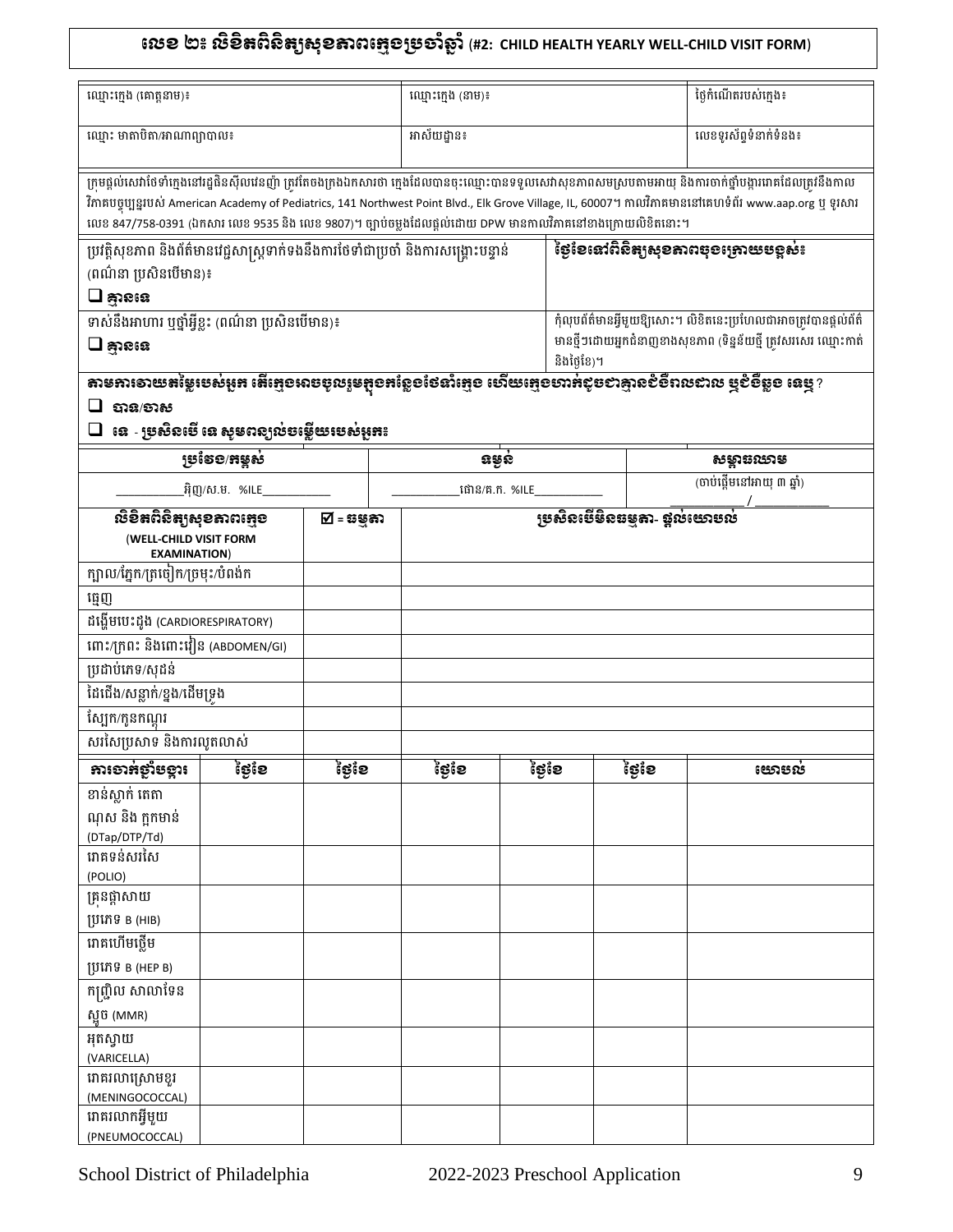| .<br>សេខ ៣៖ សុខនាពច្ឆេញ/របិខិតពិសិត្យច្ឆេញ របស់ថ្មេច (#3:  CHILD DENTAL HEALTH/DENTAL EXAM FORM)                                    |    |  |  |  |  |  |
|-------------------------------------------------------------------------------------------------------------------------------------|----|--|--|--|--|--|
| ថ្ងៃកំណើត ________________________                                                                                                  |    |  |  |  |  |  |
| ខ្មែននី ១៖ បំពេញដោយ មាតាបិតា/អាណាព្យាបាល                                                                                            |    |  |  |  |  |  |
| 1. តើកូនលោកអ្នកបានទៅជួបពេទ្យច្នេញដែរឬទេ? $\quad \Box$ អត់ទេ $\Box$ បាន – បើ 'បាន' ថ្ងៃខែដែលក្មេងទៅជួបពេទ្យច្នេញចុងក្រោយ _________   |    |  |  |  |  |  |
| 2. តើកូនរបស់លោកអ្នកមាន ធ្មេញប្រហោង ឬដង្កូវស៊ី ដែរឬទេ? $\quad \Box$ អត់ទេ $\quad \Box$ មាន – បើ 'មាន' តើមានប៉ុន្មាន? _______________ |    |  |  |  |  |  |
| $_3$ . តើកូនរបស់លោកអ្នកមានបញ្ហាធ្មេញ អញ្ចាញ ឬមាត់ របស់គេ ដែរឬទេ? $\quad \Box$ អត់ទេ $\quad \Box$ មាន                                |    |  |  |  |  |  |
|                                                                                                                                     |    |  |  |  |  |  |
| 4. តើកូនរបស់លោកអ្នកដុសច្នេញរបស់គេប៉ុន្មានដងក្នុងមួយថ្ងៃ? ______________                                                             |    |  |  |  |  |  |
| ខ្ញែនតនី ២៖ បំពេញដោយ ពេទ្យធ្មេញរបស់ក្មេង                                                                                            |    |  |  |  |  |  |
| 1. ថ្ងៃខែដែលក្មេងបានជួបក្នុងពេលថ្មីៗសម្រាប់៖                                                                                        |    |  |  |  |  |  |
| ការពិនិត្យធ្មេញ ____________ ការសម្អាតធ្មេញ _____________ ការព្យាបាលដោយប្រើ ហ្លយអូរីត (Fluoride) _____________                      |    |  |  |  |  |  |
| 2. តើក្មេងរច្លាប់ត្រូវការ ការព្យាបាលធ្មេញដែរឬទេ? $\Box$ អត់ទេ $\Box$ ធ្លាប់                                                         |    |  |  |  |  |  |
| School District of Philadelphia<br>2022-2023 Preschool Application                                                                  | 10 |  |  |  |  |  |
|                                                                                                                                     |    |  |  |  |  |  |

| គ្រុនផ្តាសាយ                                                                                                |  |               |                                                            |                                                       |                            |                         |  |  |
|-------------------------------------------------------------------------------------------------------------|--|---------------|------------------------------------------------------------|-------------------------------------------------------|----------------------------|-------------------------|--|--|
| (INFLUENZA)                                                                                                 |  |               |                                                            |                                                       |                            |                         |  |  |
| រោគហើមថ្លើម                                                                                                 |  |               |                                                            |                                                       |                            |                         |  |  |
| ប្រភេទ- A (HEP A)                                                                                           |  |               |                                                            |                                                       |                            |                         |  |  |
| រោគរលាកពោះវៀន                                                                                               |  |               |                                                            |                                                       |                            |                         |  |  |
| (ROTAVIRUS)                                                                                                 |  |               |                                                            |                                                       |                            |                         |  |  |
| ផ្សេងៗ/របេង                                                                                                 |  |               |                                                            |                                                       |                            |                         |  |  |
| (OTHER/TB)                                                                                                  |  |               |                                                            |                                                       |                            |                         |  |  |
| ធ្វើតេស្តមួតដែលគ្មានអាភារពេគ                                                                                |  | ទ្រៃធ្វើតេស្ត | អំណត់សឆ្គាល់នៅធីនេះ ប្រសិនមើលឆ្លងលអំពុខទេ់ទាំ ឬមិនប្រអ្រតី |                                                       |                            |                         |  |  |
| សំណ                                                                                                         |  |               |                                                            |                                                       |                            |                         |  |  |
| កង្វះឈាមក្រហម (HGB/HCT)                                                                                     |  |               |                                                            |                                                       |                            |                         |  |  |
| វិភាគទឹកនោម (UA) ពេលមានអាយុ ៥ ឆ្នាំ                                                                         |  |               |                                                            |                                                       |                            |                         |  |  |
| ត្រចៀក (អត្តនោម័តរហូតដល់ ៤ ឆ្នាំ)                                                                           |  |               |                                                            |                                                       |                            |                         |  |  |
| ភ្នែក (អត្តនោម័តរហូតដល់ ៣ ឆ្នាំ)                                                                            |  |               |                                                            |                                                       |                            |                         |  |  |
| ពិនិត្យធ្មេញដោយអ្នកជំនាញ                                                                                    |  |               |                                                            |                                                       |                            |                         |  |  |
| មញ្ញាសុខតាព ម្ភូតម្រូចភារពិសេស ភារណែនាំឱ្យ ព្យាបាល/ខ្លាំ/ភារថែនាំពិសេស (ក្លាប់សន្លឹកបន្ថែម ប្រសិនបើចាំបាច់) |  |               |                                                            |                                                       |                            |                         |  |  |
| ු ෂ්රහස                                                                                                     |  |               |                                                            |                                                       | ទ្វៃសាងជំងឺតនៃនេះ ទេ\ខ្សែះ |                         |  |  |
| ក្រុមផ្តល់សេវាវេជ្ជសាស្ត្រ៖                                                                                 |  |               |                                                            | ហត្ថលេខារបស់គ្រូពេទ្យ ឬគិលានុបដ្ឋាស្ទាត់ជំនាញ (CRNP)៖ |                            |                         |  |  |
|                                                                                                             |  |               |                                                            |                                                       |                            |                         |  |  |
| អាស័យដ្ឋាន៖                                                                                                 |  |               |                                                            |                                                       |                            |                         |  |  |
| ស៊ីព ខូដ៖<br>ទូរស័ព្ទ៖                                                                                      |  |               |                                                            | លេខអាជ្ញាប័ណ្ណ៖                                       |                            | ថ្ងៃចុះហត្ថលេខាលើលិខិត៖ |  |  |

 $\mathbf{r}$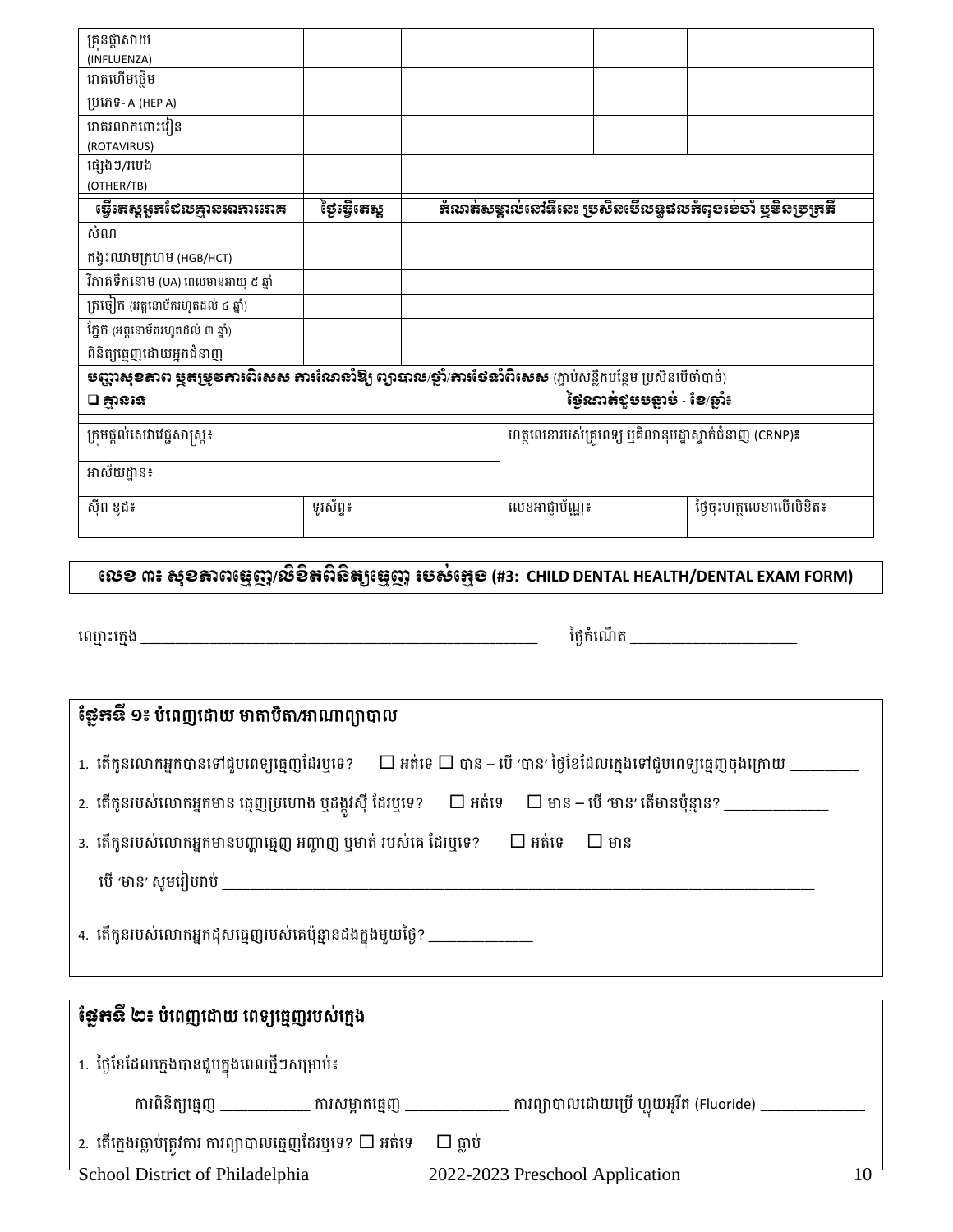| បើ ធ្លាប់ ប្រភេទនៃការព្យាបាលធ្មេញ __________                                                                                   |                             |
|--------------------------------------------------------------------------------------------------------------------------------|-----------------------------|
| តើការព្យាបាលធ្មេញបានចប់ហើយឬនៅ? $\Box$ នៅទេ $\Box$ ចប់ហើយ – បើ 'ចប់ហើយ' ថ្ងៃខែបញ្ចប់ ________                                   |                             |
| 3. ថ្ងៃខែទៅជួបពេទ្យធ្មេញរបស់ក្មេងបន្ទាប់ ______________                                                                        |                             |
|                                                                                                                                |                             |
|                                                                                                                                | គ្រារបស់ការិយាល័យពេទ្យធ្មេញ |
| ហត្ថលេខារបស់ខ្ញុំបញ្ជាក់ពីភាពត្រឹមត្រូវនៃព័ត៌មាននេះ។                                                                           |                             |
|                                                                                                                                |                             |
| ថ្ងៃខែ<br><u> 2001 - Jan James James James James James James James James James James James James James James James James J</u> |                             |
|                                                                                                                                |                             |
|                                                                                                                                |                             |



### ល់ ត្ព <sup>ល</sup> ត្ៅ រួ <sup>ប</sup> ត្ព ទយ ត្ធម <sup>ញ</sup> ត្ហើ យ្ !

#### សូមកត់សម្គាល់៖

- $\triangleright$  អាស័យដ្នាន និងលេខទូរស័ព្ទអាចផ្លាស់ប្តូរតាមពេលវេលា។ សូមហៅទូរស័ព្ទ មុនពេលទៅជួបអ្នកផ្តល់សេវាណាមួយដែលមានរាយក្នុងបញ្ជីខាងក្រោមនេះ។
- $\triangleright$  សម្រាប់អ្នកផ្តល់សេវាធ្មេញ និង/ឬ ពត៌មានបន្ថែម សូមមើលខាងក្រោមនេះ៖
	- o 1-800-DENTIST (ទូរស័េទក្ដ្ឋយ្ឥតគិតដែៃទូទាំងម្របក្ទស)
		- $\,\circ\,\quad$  215-925-6050 សមាគមពេទ្យច្នេញតំបន់ហ្វីឡាដែលហ្វ $\mathring{\rm}$  (Philadelphia County Dental Society) (សម្រាប់ពេទ្យច្នេញឯកជនក្នុងតំបន់របស់លោកអ្នក)
	- $\,\circ\quad$  សមាជិកនៃសមាគមពេទ្យច្នេញព្យាបាលកុមារ (American Academy of Pediatric Dentistry) www.aapd.org
	- $\circ$  សមាគមពេទ្យច្នេញអាមេរិក- www.mouthhealthy.org
	- $\circ$  PCCY (សាធារណៈជនដើម្បីកុមារ និងយុវវ័យ) 215-563-5848 www.pccy.org/issues/child-health/dental
	- o ម្រក្សសួងសាធារណៈសុខាភបាិ លដនទីម្រក្សុងហ្វីឡាថៃលហ្វយ៉- www.phila.gov/health/services/Serv\_DentalCare.html

#### <u>ម្រា សួ ខ សា ឆា រ លោ: សុ ខា ឆិ បា ល នៃ ឆី អ្រុ ខ ម្យិ ឆ្មា ដែ ល ម្យ៉ា – ម ល្ហា ល សុ ខ តា ព រ ម ស់ ឆី អ្រុ ខ</u>

មណឌ លសុខភ្នព **# 2** មណឌ លសុខភ្នព **# 3** មណឌ លសុខភ្នព **# 4** មណឌ លសុខភ្នព **# 5** 1930 S. Broad St., Unit #14, 19145 555 S. 43rd St., 19104 4400 Haverford Ave., 19104 1900 N. 20th St., 19121 215- 685- 1822 215- 685- 7506 215- 685- 7605 215- 685- 2938 មណឌ លសុខភ្នព **# 6** មណឌ លសុខភ្នព **# 9** មណឌ លសុខភ្នព **# 1 0** 301 W. Girard Ave., 19123 131 E. Chelten Ave., 19144 2230 Cottman Ave., 19149 215- 685- 3816 215- 685- 5738 215- 685- 0608

#### <u>ម ស្ពា ល សុ ខ តា ព ដែ ល មា ឧ ល <del>ធ្ម</del> សោ: គ្រុ ប់ គ្រា ន់ តា ម រ ដ្ឋ ស ហ ព័ ន្</u>

មណឌ លសុខភ្នព **E S P E R A N Z A** មណឌ លសុខភ្នព **F A I R M O U N T MA R I A DE LO S S A N T O S** 3156 Kensington Ave., 19134 1412 Fairmount Ave., 19130 401 W. Allegheny Ave., 19133 215- 302- 3156 215- 684- 5349 215- 291- 2509 4700 Wissahickon Ave., Suite 110, 19144 6120-B Woodland Ave., 19142 850 N. 11th St., 19123 215- 843- 9720 215- 727- 4721 215- 769- 1100

ABBOTTSFORD-FALLS HEALTH ANNEX STEPHEN & SANDRA SHELLER (11<sup>TH</sup> ST. FAMILY HEALTH)